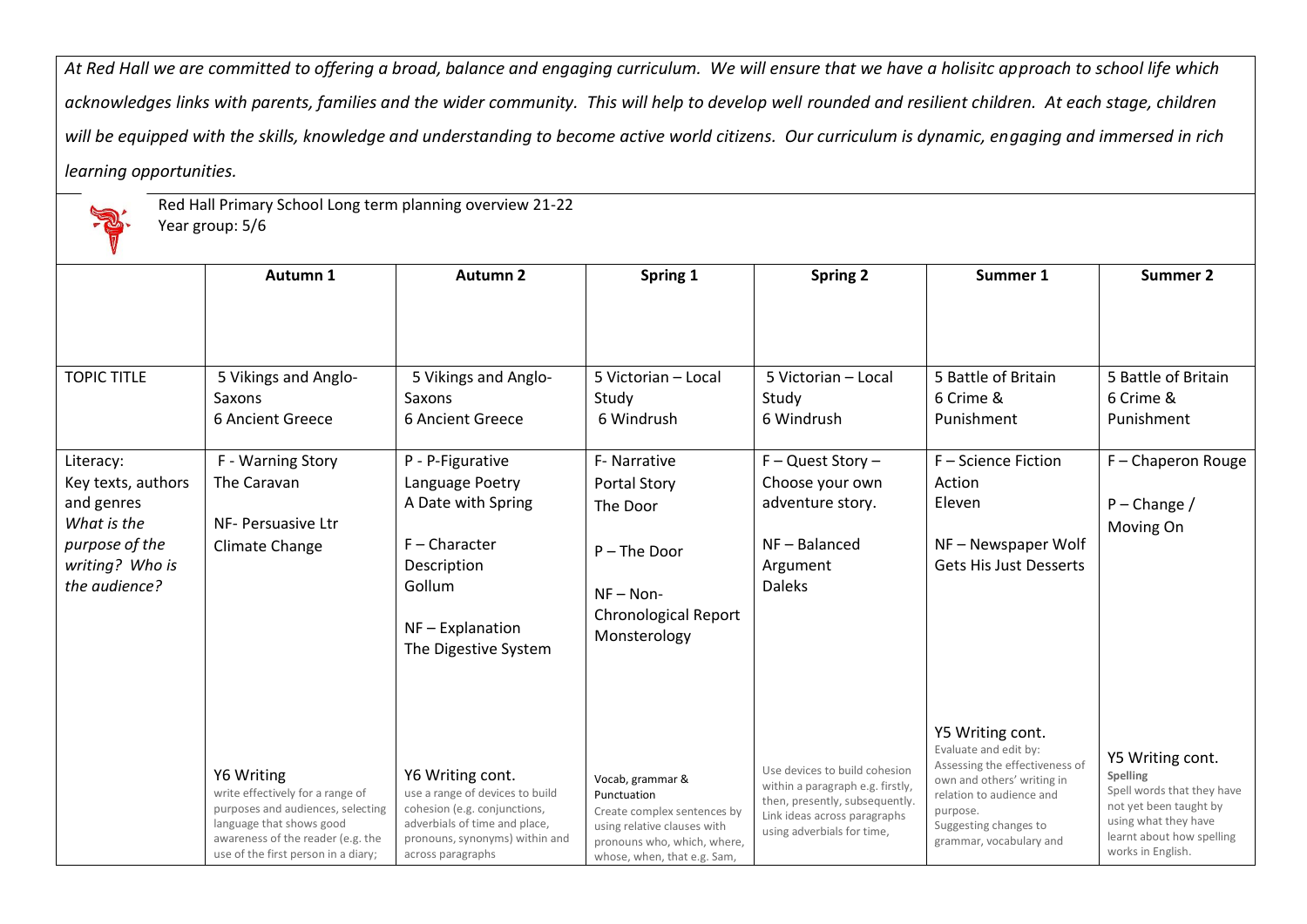|                            | direct address in instructions and<br>persuasive writing)<br>in narratives, describe settings,<br>characters and atmosphere<br>integrate dialogue in narratives to<br>convey character and advance the<br>action<br>select vocabulary and<br>grammatical structures that<br>reflect what the writing requires,<br>doing this mostly appropriately<br>(e.g. using contracted forms in<br>dialogues in narrative; using<br>passive verbs to affect how<br>information is presented; using<br>modal verbs to suggest degrees of<br>possibility) | use verb tenses consistently and<br>correctly throughout their writing<br>use the range of punctuation<br>taught at key stage 2 mostly<br>correctly (e.g. inverted commas<br>and other punctuation to indicate<br>direct speech)<br>spell correctly most words from<br>the year 5 / year 6 spelling list,<br>and use a dictionary to check the<br>spelling of uncommon or more<br>ambitious vocabulary<br>maintain legibility in joined<br>handwriting when writing at<br>speed. | who had remembered his<br>wellies, was first to jump in<br>the river. The robberies,<br>which had taken place over<br>the past month, remained<br>unsolved.<br>Create and punctuate<br>complex sentences using ed<br>openers.<br>Create and punctuate<br>complex sentences using ing<br>openers.<br>Create and punctuate<br>complex sentences using<br>simile starters.<br>Demarcate complex<br>sentences using commas and<br>explore ambiguity of<br>meaning.<br>Explore, collect and use<br>modal verbs to indicate<br>degrees of possibility e.g.<br>might, could, shall, will, must. | place and numbers e.g. later,<br>nearby, secondly.<br>Identify and use brackets and<br>dashes<br>Use suffixes -ate, -ise, -ify to<br>convert nouns and adjectives<br>into verbs.<br>Investigate verb prefixes e.g.<br>dis-, re-, pre-, mis-, over-<br>Composition<br>Plan their writing by:<br>Identifying the audience and<br>purpose<br>Selecting the appropriate<br>language and structures.<br>Using similar writing<br>models.<br>Noting and developing ideas<br>Drawing on reading and<br>research.<br>Thinking how authors develop<br>characters and settings (in<br>books, films and<br>performances).<br>Draft and write by:<br>Selecting appropriate<br>grammar and vocabulary.<br>Blending action, dialogue and<br>description within and across<br>paragraphs.<br>Using devices to build<br>cohesion<br>Using organisation and<br>presentational devices e.g.<br>headings, sub headings, bullet<br>points, diagrams, text boxes. | punctuation to enhance<br>effects and clarify meaning.<br>Ensuring consistent and<br>correct use of tense<br>throughout a piece of writing.<br>Ensuring consistent subject<br>and verb agreement<br>Proofreading for spelling and<br>punctuation errors.<br>Perform own compositions for<br>different audiences:<br>Using appropriate intonation<br>and volume.<br>Adding movement.<br>Ensuring meaning is clear. | Use further prefixes and<br>suffixes and understand<br>the guidelines for adding<br>them.<br>Spell some words with<br>'silent' letters, e.g. knight,<br>psalm, solemn<br>Continue to distinguish<br>between homophones and<br>other words which are<br>often confused<br>Use knowledge of<br>morphology and etymology<br>in spelling and understand<br>that the spelling of some<br>words needs to be learnt<br>specifically.<br>Use dictionaries to check<br>the spelling and meaning<br>of words.<br>Use the first three or four<br>letters of a word to check<br>spelling, meaning or both<br>of these in a dictionary.<br>Use a thesaurus.<br>Use suffixes -ate, -ise, -ify<br>to convert nouns and<br>adjectives into verbs.<br>Investigate verb prefixes<br>e.g. dis-, re-, pre-, mis-,<br>over-.<br>Handwriting<br>Write fluently.<br>Choose when it is<br>appropriate to print or join<br>writing e.g. printing for<br>labelling a scientific<br>diagram. |
|----------------------------|----------------------------------------------------------------------------------------------------------------------------------------------------------------------------------------------------------------------------------------------------------------------------------------------------------------------------------------------------------------------------------------------------------------------------------------------------------------------------------------------------------------------------------------------|----------------------------------------------------------------------------------------------------------------------------------------------------------------------------------------------------------------------------------------------------------------------------------------------------------------------------------------------------------------------------------------------------------------------------------------------------------------------------------|------------------------------------------------------------------------------------------------------------------------------------------------------------------------------------------------------------------------------------------------------------------------------------------------------------------------------------------------------------------------------------------------------------------------------------------------------------------------------------------------------------------------------------------------------------------------------------------|----------------------------------------------------------------------------------------------------------------------------------------------------------------------------------------------------------------------------------------------------------------------------------------------------------------------------------------------------------------------------------------------------------------------------------------------------------------------------------------------------------------------------------------------------------------------------------------------------------------------------------------------------------------------------------------------------------------------------------------------------------------------------------------------------------------------------------------------------------------------------------------------------------------------------------------------|-------------------------------------------------------------------------------------------------------------------------------------------------------------------------------------------------------------------------------------------------------------------------------------------------------------------------------------------------------------------------------------------------------------------|-------------------------------------------------------------------------------------------------------------------------------------------------------------------------------------------------------------------------------------------------------------------------------------------------------------------------------------------------------------------------------------------------------------------------------------------------------------------------------------------------------------------------------------------------------------------------------------------------------------------------------------------------------------------------------------------------------------------------------------------------------------------------------------------------------------------------------------------------------------------------------------------------------------------------------------------------------------------|
| <b>Read Aloud</b><br>Book. | Yr 6 Who Let the Gods Out<br><b>Yr 5 Beowulf</b>                                                                                                                                                                                                                                                                                                                                                                                                                                                                                             | Yr 6 Who Let the Gods Out<br><b>Yr 5 Beowulf</b>                                                                                                                                                                                                                                                                                                                                                                                                                                 | Yr 6 Windrush Child<br><b>Yr 5 Cogheart</b>                                                                                                                                                                                                                                                                                                                                                                                                                                                                                                                                              | Yr 6 Windrush Child<br><b>Yr 5 Cogheart</b>                                                                                                                                                                                                                                                                                                                                                                                                                                                                                                                                                                                                                                                                                                                                                                                                                                                                                                  | Yr 6 The Hobbit<br>Yr 5 The Boy at the Back of<br>the Class                                                                                                                                                                                                                                                                                                                                                       | Yr 6 The Hobbit<br>Yr 5 The Boy at the Back of<br>the Class                                                                                                                                                                                                                                                                                                                                                                                                                                                                                                                                                                                                                                                                                                                                                                                                                                                                                                       |
| <b>Guided Reading</b>      | Range of age appropriate texts<br>from various sources e.g. Reading<br>Vipers; Grammarsaurus etc.<br>Paper and electronic e.g. Read<br><b>Theory</b><br>Reading                                                                                                                                                                                                                                                                                                                                                                              | Reading<br>Maintain positive attitudes to<br>reading and understanding what<br>they read by:<br>Listening to, reading and<br>discussing an increasingly wide<br>range of fiction, poetry, plays<br>and non-fiction.                                                                                                                                                                                                                                                              | Reading<br>Understand what they read<br>by:<br>Using a reading journal to<br>record on-going reflections<br>and responses to personal<br>reading.                                                                                                                                                                                                                                                                                                                                                                                                                                        | Reading<br>Discuss / evaluate how<br>authors use language<br>including figurative language,<br>considering the impact on the<br>reader by:<br>Exploring, recognising and<br>using the terms                                                                                                                                                                                                                                                                                                                                                                                                                                                                                                                                                                                                                                                                                                                                                  | Reading<br>Word reading:<br>Use knowledge of root words<br>to understand meanings of<br>words.<br>Apply knowledge of prefixes<br>to understand meaning of<br>new words.                                                                                                                                                                                                                                           | Reading<br>Inferring characters<br>feelings, thoughts and<br>motives from their actions<br>and justifying inferences<br>with evidence                                                                                                                                                                                                                                                                                                                                                                                                                                                                                                                                                                                                                                                                                                                                                                                                                             |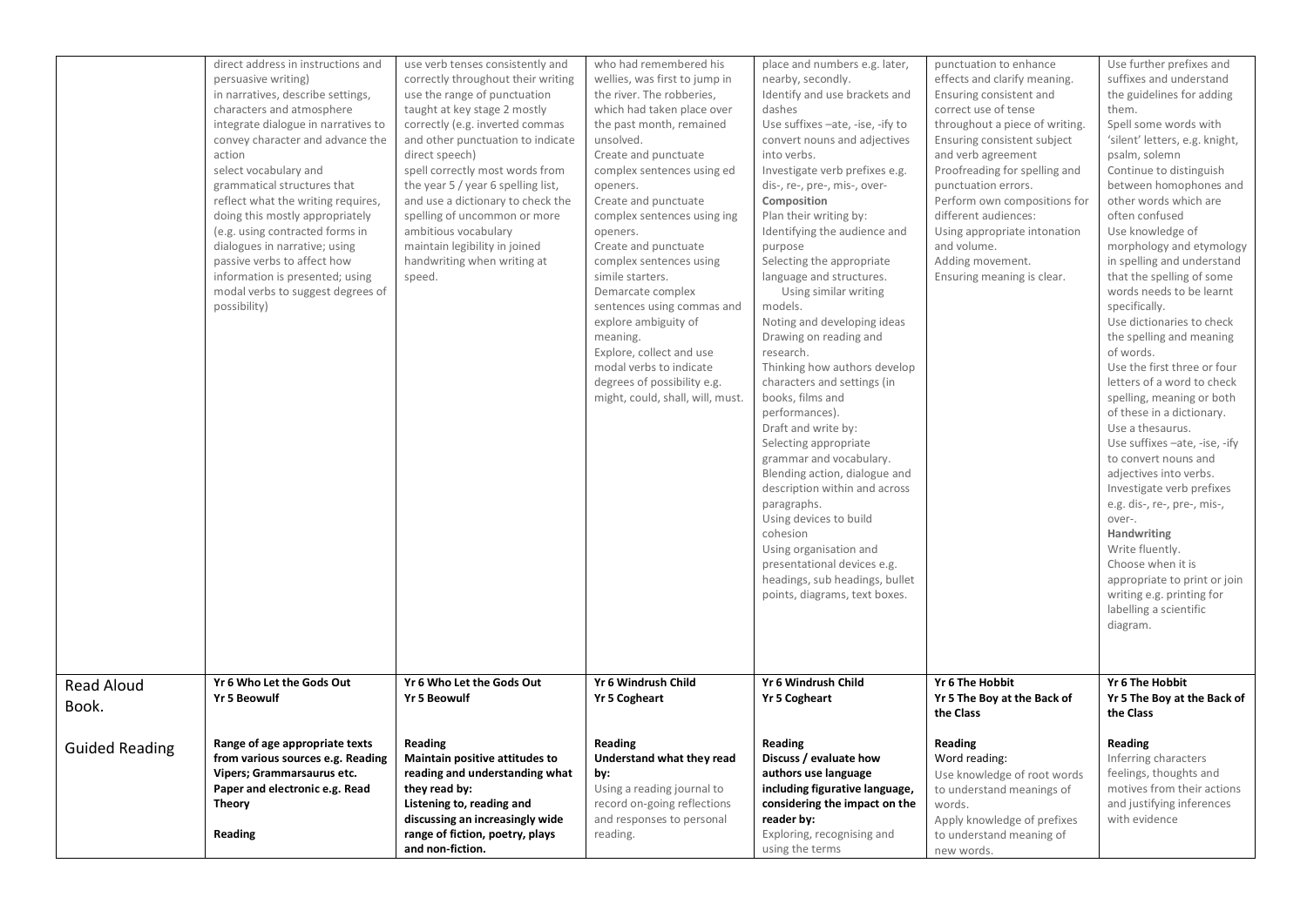| <b>Employ dramatic effect to engage</b> | Regularly listening to novels read   | Exploring texts in groups and  | personification, analogy, style  | Use suffixes to understand        | Predicting what might        |
|-----------------------------------------|--------------------------------------|--------------------------------|----------------------------------|-----------------------------------|------------------------------|
| listeners whilst reading aloud.         | aloud by the teacher from an         | deepening comprehension        | and effect.                      | meanings e.g. -ant, -ance, -      | happen from information      |
| Read extensively for pleasure.          | increasing range of authors,         | through discussion.            | Explaining the effect on the     | ancy, -ent, ence, -ency, -ible, - | stated and implied           |
|                                         | which they may not choose            | Exploring new vocabulary in    | reader of the authors' choice    | able, -ibly, -ably                | Re-read and reads ahead to   |
| Evaluate texts quickly in order to      | themselves.                          | context                        | of language and reasons why      | Read and understand meaning       | locate clues to support      |
| determine their usefulness or           | Recognising themes within and        | Demonstrating active reading   | the author may have selected     | of words on Y5/6 word list        | understanding                |
| appeal.                                 |                                      |                                | these.                           |                                   |                              |
| Understand underlying themes,           | across texts e.g. hope, peace,       | strategies e.g. challenging    |                                  | Use punctuation to determine      | Scanning for key words and   |
| causes and consequences within          | fortune, survival.                   | peers with questions,          | Distinguish between              | intonation and expression         | text marking to locate key   |
| whole texts.                            | Making comparisons within and        | justifying opinions,           | statements of fact or opinion    | when reading aloud to a range     | information.                 |
| <b>Understand the structures</b>        | across texts e.g. similar events in  | responding to different        | across a range of texts e.g.     | of audiences.                     | Summarising main ideas       |
| writers use to achieve coherence;       | different books, such as being an    | viewpoints within a group.     | first-hand account of an event   | Comprehension:                    | drawn from more than one     |
| (headings; links within and             | evacuee in Carrie's War and          | Inferring characters feelings, | compared with a reported         | Maintain positive attitudes to    | paragraph and identifying    |
| between paragraphs;                     | Goodnight Mr Tom.                    | thoughts and motives from      | example such as Samuel           | reading and understanding         | key details which support    |
| connectives).                           | Comparing texts written in           | their actions, justifying      | Pepys' diary and a history       | what they read by:                | this.                        |
| Recognise authors' techniques to        | different periods.                   | inferences with evidence e.g.  | textbook.                        | Listening to and discussing a     | Identifying how language,    |
| influence and manipulate the            | Analysing the conventions of         | Point; Evidence; Explanation   | Participate in discussions       | range of fiction/poetry/non-      | structure and presentation   |
| reader                                  | different types of writing e.g. use  | Predicting what might          | about books building on their    | fiction which they might not      | contribute to meaning e.g.   |
|                                         | of dialogue to indicate              | happen from information        | own and others' ideas and        | choose to read themselves.        | formal letter, informal      |
|                                         | geographical and/or historical       | stated and implied             | challenging views courteously.   | Regularly listening to whole      | diary, persuasive speech.    |
|                                         | settings for a story.                | Re-read and reads ahead to     | <b>Explain and discuss their</b> | novels read aloud by the          | Discuss and evaluate how     |
|                                         | Independently read longer texts      | locate clues to support        | understanding of what they       | teacher from an increasing        | authors use language         |
|                                         | with sustained stamina and           | understanding and justifying   | have read, including through     | range of authors.                 | including figurative         |
|                                         | interest                             | with evidence from the text.   | formal presentations and         | Exploring themes within and       | language, considering the    |
|                                         | Recommending books to their          | Scanning for key information   | debates, maintaining a focus     | across texts e.g. loss, heroism,  | impact on the reader         |
|                                         | peers with detailed reasons for      | e.g. looking for descriptive   | on the topic and using notes     | friendship.                       | Exploring, recognising and   |
|                                         | their opinions                       | words associated with a        | where necessary by:              | Making comparisons within a       | using the terms metaphor,    |
|                                         | Expressing preferences about a       | setting.                       | Preparing formal                 | text e.g. characters'             | simile, imagery              |
|                                         | wider range of books including       | Skimming for gist.             | presentations individually or    | viewpoints of same events.        | Explaining the effect on the |
|                                         | modern fiction, traditional stories, | Using a combination of         | in groups                        | Analysing the conventions of      | reader of the authors'       |
|                                         | fiction from our literary heritage   | skimming, scanning and close   | Using notes to support           | different types of writing e.g.   | choice of language.          |
|                                         | and books from other cultures        | reading across a text to       | presentation of information      | use of first person in            | Distinguish between          |
|                                         | and traditions.                      | locate specific detail.        | Responding to questions          | autobiographies and diaries.      | statements of fact or        |
|                                         | Learning a wider range of poems      | Identifying how language,      | generated by a presentation.     | Recommending books to their       | opinion within a text.       |
|                                         | by heart.                            | structure and presentation     | Participating in debates on      | peers with reasons for            | Participate in discussions   |
|                                         | Preparing poems and playscripts      | contribute to meaning e.g.     | issues related to reading        | choices.                          | about books that are read    |
|                                         | to read aloud and perform using      | persuasive leaflet, balanced   | (fiction/non-fiction).           | Reading books and texts that      | to them and those they can   |
|                                         | dramatic effects.                    | argument.                      | Provide reasoned                 | are structured in different       | read for themselves,         |
|                                         |                                      |                                | justifications for their views   | ways for a range of purposes      | building on their own and    |
|                                         |                                      |                                | Justifying opinions and          | Expressing preferences about      | others ideas and             |
|                                         |                                      |                                | elaborating by referring to the  | a wider range of books            | challenging views            |
|                                         |                                      |                                | text e.g. Point; Evidence;       | including modern                  | courteously.                 |
|                                         |                                      |                                | Explanation                      | fiction/traditional               |                              |
|                                         |                                      |                                |                                  | stories/myths/legends.            | Explain and discuss their    |
|                                         |                                      |                                |                                  | Learning a wider range of         | understanding of what        |
|                                         |                                      |                                |                                  | poems by heart.                   | they have read, including    |
|                                         |                                      |                                |                                  | Preparing poems and               | through formal               |
|                                         |                                      |                                |                                  | playscripts to read aloud and     | presentations and debates,   |
|                                         |                                      |                                |                                  | perform, showing                  | maintaining a focus on the   |
|                                         |                                      |                                |                                  | understanding through             | topic and using notes        |
|                                         |                                      |                                |                                  | intonation, tone, volume and      | where necessary by:          |
|                                         |                                      |                                |                                  | action so the meaning is clear    | Preparing formal             |
|                                         |                                      |                                |                                  | to an audience.                   | presentations individually   |
|                                         |                                      |                                |                                  |                                   | or in groups.                |
|                                         |                                      |                                |                                  |                                   |                              |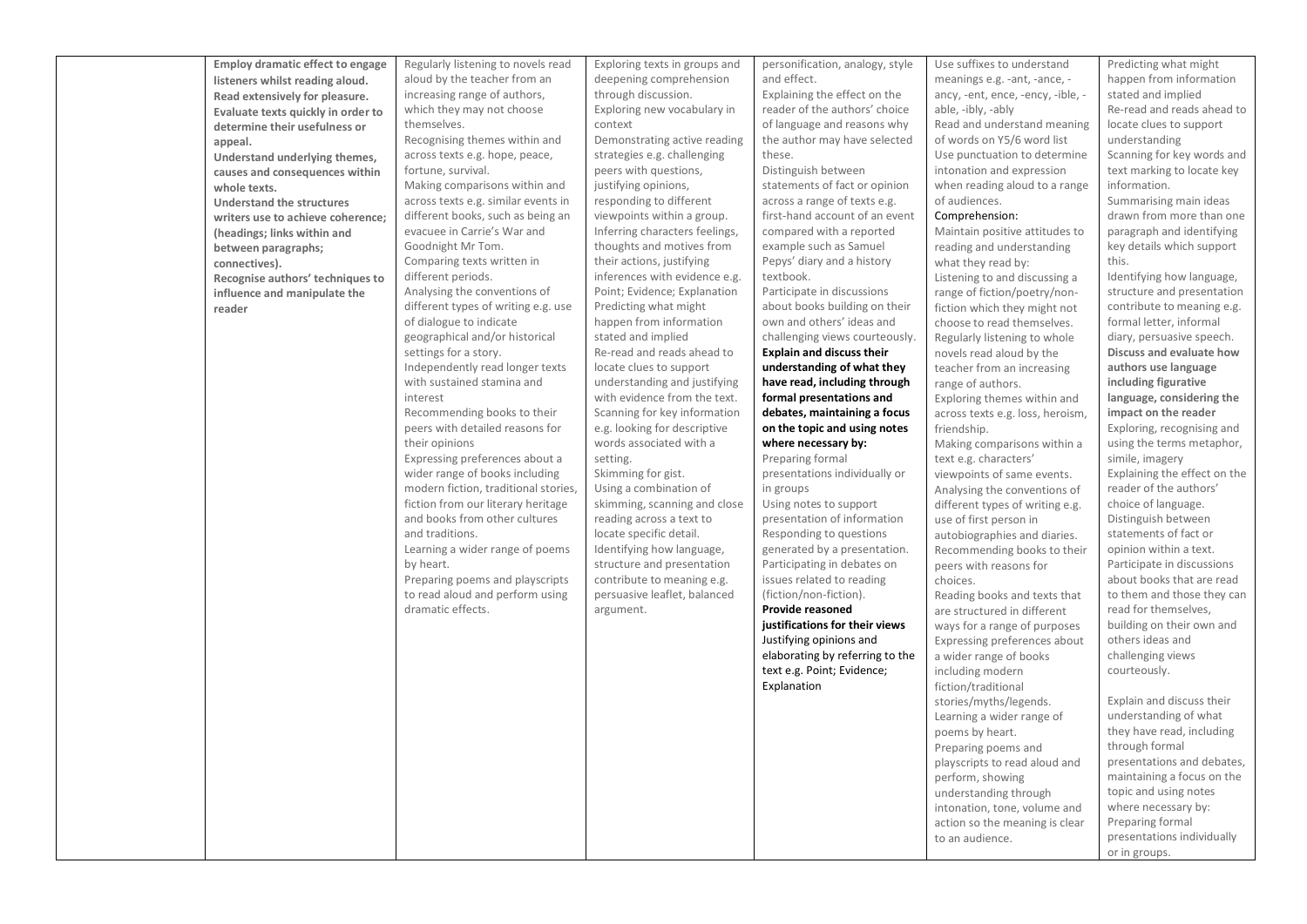|          |                          |                            |                           |                       | Understand what they read<br>by:<br>Checking that the book makes<br>sense to them and<br>demonstrating understanding<br>e.g. through discussion, use of<br>reading journals<br>Exploring meaning of words in<br>context.<br>Demonstrating active reading<br>strategies e.g. generating<br>questions to refine thinking,<br>noting thoughts in a reading<br>journal. | Using notes to support<br>presentation of<br>information<br>Responding to questions<br>generated by a<br>presentation.<br>Participating in debates on<br>an issue related to reading<br>(fiction or non-fiction).<br>Provide reasoned<br>justifications for their<br>views by:<br>Justifying opinions and<br>elaborating by referring to<br>the text. (Point + Evidence<br>+ Explanation). |
|----------|--------------------------|----------------------------|---------------------------|-----------------------|---------------------------------------------------------------------------------------------------------------------------------------------------------------------------------------------------------------------------------------------------------------------------------------------------------------------------------------------------------------------|--------------------------------------------------------------------------------------------------------------------------------------------------------------------------------------------------------------------------------------------------------------------------------------------------------------------------------------------------------------------------------------------|
| Numeracy | Year 5                   | Year 5                     | Year 5                    | Year 5                | Year 5                                                                                                                                                                                                                                                                                                                                                              | Year 5                                                                                                                                                                                                                                                                                                                                                                                     |
|          | <b>Place Value:</b>      | <b>Multiplication and</b>  | Time:                     | <b>Fractions:</b>     | <b>Decimals:</b>                                                                                                                                                                                                                                                                                                                                                    | Use, read and write                                                                                                                                                                                                                                                                                                                                                                        |
|          | Count forwards or        | Division: Multiply/divide  | Continue to read,         | Recognise mixed       | Round decimals with                                                                                                                                                                                                                                                                                                                                                 | standard units of                                                                                                                                                                                                                                                                                                                                                                          |
|          | backwards in steps of    | whole numbers and          | write and convert         | numbers and           | two decimal places to                                                                                                                                                                                                                                                                                                                                               | length and mass.                                                                                                                                                                                                                                                                                                                                                                           |
|          | powers of 10 for any     | decimals by 10, 100 and    | time between              | improper fractions    | the nearest whole                                                                                                                                                                                                                                                                                                                                                   | Convert between                                                                                                                                                                                                                                                                                                                                                                            |
|          | given number up to 1     | 1000.                      | analogue and digital      | and convert from one  | number and to one                                                                                                                                                                                                                                                                                                                                                   | different units of                                                                                                                                                                                                                                                                                                                                                                         |
|          | 000 000.                 |                            | 12 and 24-hour            | form to the other.    | decimal place.                                                                                                                                                                                                                                                                                                                                                      | metric measure.                                                                                                                                                                                                                                                                                                                                                                            |
|          | Read, write, order and   | Identify multiples and     | clocks.                   | Count on and back in  | Describe and extend                                                                                                                                                                                                                                                                                                                                                 |                                                                                                                                                                                                                                                                                                                                                                                            |
|          | compare numbers to at    | factors, including finding | Solve problems            | mixed number steps    | number sequences                                                                                                                                                                                                                                                                                                                                                    | Use all four                                                                                                                                                                                                                                                                                                                                                                               |
|          | least 1 000 000 and      | all factor pairs of a      | involving converting      | such as 1 1/2.        | including those with                                                                                                                                                                                                                                                                                                                                                | operations to solve                                                                                                                                                                                                                                                                                                                                                                        |
|          | determine the value of   | number, and common         | between units of          | Compare and order     | multiplication/division                                                                                                                                                                                                                                                                                                                                             | problems involving                                                                                                                                                                                                                                                                                                                                                                         |
|          | each digit.              | factors of two numbers.    | time.                     | fractions whose       | steps and where the                                                                                                                                                                                                                                                                                                                                                 | measure using                                                                                                                                                                                                                                                                                                                                                                              |
|          | Identify represent and   | Know and use the           | <b>Multiplication and</b> | denominators are all  | step size is a decimal.                                                                                                                                                                                                                                                                                                                                             | decimal notation,                                                                                                                                                                                                                                                                                                                                                                          |
|          | estimate numbers using   | vocabulary of prime        | Division:                 | multiples of the same | Select a mental                                                                                                                                                                                                                                                                                                                                                     | including scaling.                                                                                                                                                                                                                                                                                                                                                                         |
|          | the number line.         | numbers, prime factors     | Multiply numbers up       | number (including on  | strategy appropriate                                                                                                                                                                                                                                                                                                                                                |                                                                                                                                                                                                                                                                                                                                                                                            |
|          | Find 0.01, 0.1, 1, 10,   | and composite (non-        | to 4 digits by a one-     | a number line).       | for the numbers                                                                                                                                                                                                                                                                                                                                                     | Estimate (and                                                                                                                                                                                                                                                                                                                                                                              |
|          | 100, 100 and other       | prime) numbers.            | or two-digit number       | Identify, name and    | involved in the                                                                                                                                                                                                                                                                                                                                                     | calculate) volume                                                                                                                                                                                                                                                                                                                                                                          |
|          | powers of 10 more or     | Use partitioning to        | using a formal            | write equivalent      | calculation.                                                                                                                                                                                                                                                                                                                                                        | ((e.g., using 1 cm3))                                                                                                                                                                                                                                                                                                                                                                      |
|          | less than a given        | double or halve any        | written method,           |                       | <b>Properties of Shape:</b>                                                                                                                                                                                                                                                                                                                                         | blocks to build                                                                                                                                                                                                                                                                                                                                                                            |
|          | number.                  | number, including          | including long            | fractions of a given  | Distinguish between                                                                                                                                                                                                                                                                                                                                                 | cuboids (including                                                                                                                                                                                                                                                                                                                                                                         |
|          | Round any number up to   | decimals to two decimal    | multiplication for        | fraction, represented | regular and irregular                                                                                                                                                                                                                                                                                                                                               | cubes)) and                                                                                                                                                                                                                                                                                                                                                                                |
|          | 1 000 000 to the nearest | places.                    | two-digit numbers.        | visually, including   | polygons based on                                                                                                                                                                                                                                                                                                                                                   | capacity (e.g. using                                                                                                                                                                                                                                                                                                                                                                       |
|          | 10, 100, 1000, 10 000    | Multiply and divide        | Divide numbers up to      | tenths and            | reasoning about equal                                                                                                                                                                                                                                                                                                                                               | water).                                                                                                                                                                                                                                                                                                                                                                                    |
|          | and 100 000.             | numbers mentally           | 4 digits by a one-digit   | hundredths.           | sides and angles.                                                                                                                                                                                                                                                                                                                                                   | Understand the                                                                                                                                                                                                                                                                                                                                                                             |
|          |                          |                            | number using the          |                       |                                                                                                                                                                                                                                                                                                                                                                     | difference between                                                                                                                                                                                                                                                                                                                                                                         |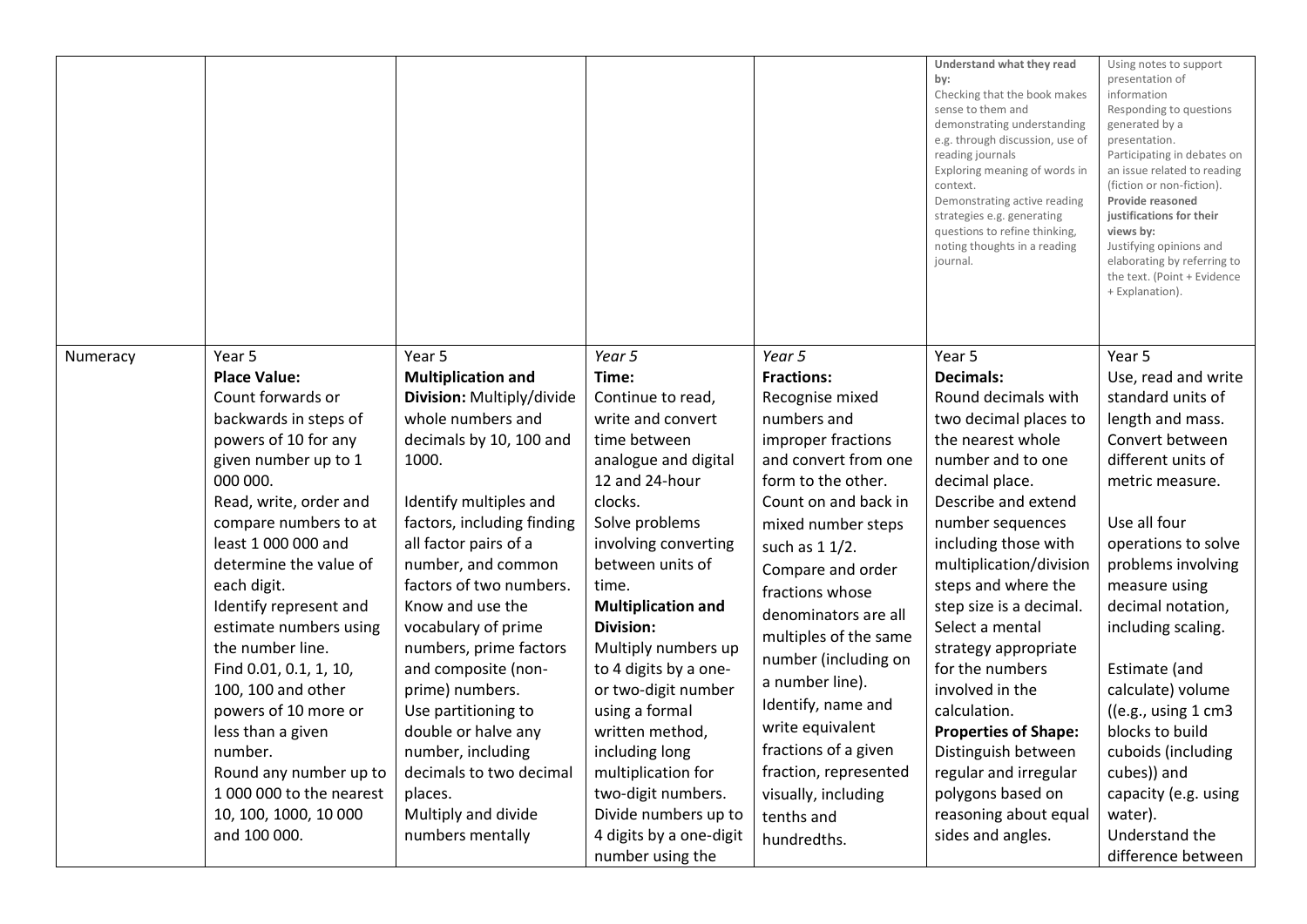| Interpret negative        | drawing upon known           | formal written         | Add and subtract        | Use the properties of            | liquid volume and   |
|---------------------------|------------------------------|------------------------|-------------------------|----------------------------------|---------------------|
| numbers in context,       | facts.                       | method of short        | fractions with          | rectangles to deduce             | solid volume.       |
| count on and back with    | Solve problems involving     | division and interpret | denominators that       | related facts and find           |                     |
| positive and negative     | multiplication and           | remainders             | are the same and that   | missing lengths and              | Continue to order   |
| whole numbers,            | division including using     | appropriately for the  | are multiples of the    | angles.                          | temperatures        |
| including through zero.   | their knowledge of           | context.               | same number (using      | Identify 3-D shapes              | including those     |
| Read Roman numerals       | factors and multiples,       | <b>Use</b>             | diagrams).              | from 2-D                         | below 0°C.          |
| to 1000 (M); recognise    | squares and cubes.           | estimation/inverse to  | Write statements $> 1$  | representations.                 | Understand and      |
| years written as such.    | <b>Statistics:</b>           | check answers to       |                         | Know angles are                  | use approximate     |
|                           | Complete, read and           | calculations;          | as a mixed number       | measured in degrees:             | equivalences        |
| <b>Addition and</b>       | interpret information in     | determine, in the      | Multiply proper         | estimate and                     | between metric      |
| <b>Subtraction:</b>       | tables and timetables.       | context of a problem,  | fractions and mixed     | compare acute,                   | units and common    |
| Choose an appropriate     | Solve comparison, sum        | an appropriate         | numbers by whole        | obtuse and reflex                | imperial units such |
| strategy to solve a       | and difference problems      | degree of accuracy.    | numbers, supported      | angles.                          | as inches, pounds   |
| calculation based upon    | using information            | Solve problems         | by materials and        | Draw given angles,               | and pints.          |
| the numbers involved      | presented in all types of    | involving addition,    | diagrams.               | and measure them in              |                     |
| (recall a known fact,     | graph including a line       | subtraction,           | Solve number and        | degrees (°).                     |                     |
| calculate mentally, use a | graph.                       | multiplication and     | practical problems      | Identify angles at a             |                     |
| jotting, written method). | Calculate and interpret      | division and a         | that involve all of the | point and one whole              |                     |
|                           | the mode, median and         | combination of         | above.                  | turn (total 360°),               |                     |
| Recall and use addition   | range.                       | these, including       | Decimals &              | angles at a point on a           |                     |
| and subtraction facts for | Complete and interpret       | understanding the      | Percentages:            | straight line and half,          |                     |
| 1 and 10 (with decimal    | information in a variety     | meaning of the         | Count forwards and      | a turn (total 180°),             |                     |
| numbers to one decimal    | of sorting diagrams          | equals sign.           | backwards in decimal    | other multiples of 90°.          |                     |
| place).                   | (including those used to     | Solve problems         | steps.                  | <b>Position &amp; Direction:</b> |                     |
| Derive and use addition   | sort properties of           | involving              | Read, write, order      | Describe positions on            |                     |
| and subtraction facts for | numbers and shapes).         | multiplication and     | and compare             | the first quadrant of a          |                     |
| 1 (with decimal numbers   | <b>Area &amp; Perimeter:</b> | division, including    | numbers with up to 3    | coordinate grid.                 |                     |
| to two decimal places).   | Measure/calculate the        | scaling by simple      | decimal places.         | Plot specified points            |                     |
| Add and subtract          | perimeter of composite       | fractions and          | Identify the value of   | and complete shapes.             |                     |
| numbers mentally with     | rectilinear shapes.          | problems involving     | each digit to three     | Identify, describe and           |                     |
| increasingly large        | Calculate and compare        | simple rates.          | decimal places.         | represent the position           |                     |
| numbers and decimals      | the area of rectangle,       |                        | Read and write          | of a shape following a           |                     |
| to two decimal places.    | use standard units           |                        | decimal numbers as      | reflection or                    |                     |
| Add and subtract whole    | square centimetres           |                        | fractions (e.g.         | translation, using the           |                     |
| numbers with more than    | (cm2) and square             |                        | $0.71 = 71/100$ ).      | appropriate language,            |                     |
| 4 digits and decimals     | metres (m2) and              |                        | Recognise and use       | and know that the                |                     |
| with two decimal places,  |                              |                        | thousandths and         |                                  |                     |
|                           |                              |                        |                         |                                  |                     |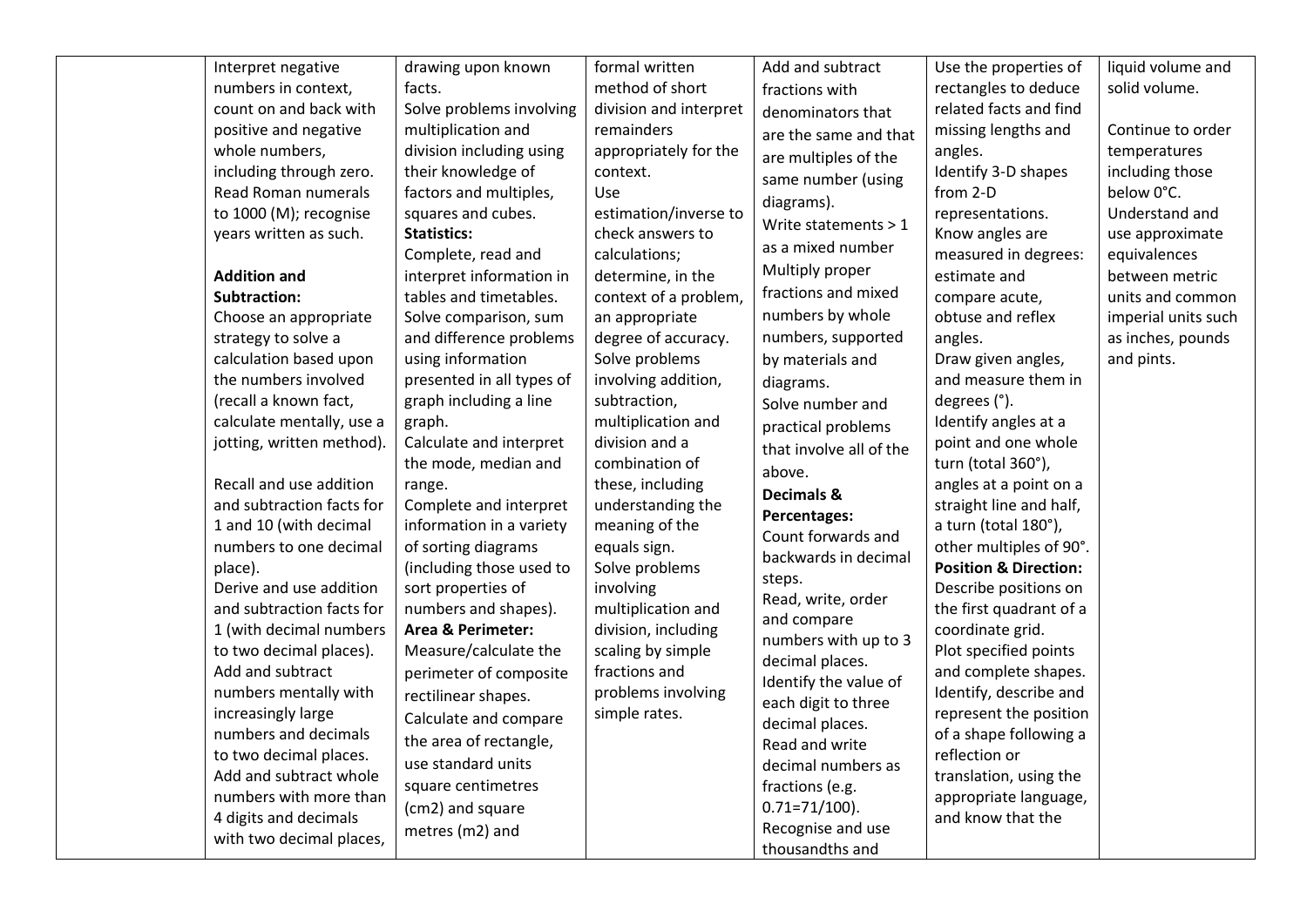|        | including using formal    | estimate the area of     |                      | relate them to tenths, | shape has not         |                           |
|--------|---------------------------|--------------------------|----------------------|------------------------|-----------------------|---------------------------|
|        | written methods           | irregular shapes.        |                      | hundredths and         | changed.              |                           |
|        | (columnar addition and    |                          |                      | decimal equivalents.   |                       |                           |
|        | subtraction).             |                          |                      | Recognise the per      |                       |                           |
|        | Use rounding to check     |                          |                      | cent symbol (%) and    |                       |                           |
|        | answers to calculations   |                          |                      | understand that per    |                       |                           |
|        | and determine, in the     |                          |                      | cent relates to        |                       |                           |
|        | context of a problem,     |                          |                      | 'number of parts per   |                       |                           |
|        | levels of accuracy.       |                          |                      | hundred', and write    |                       |                           |
|        | Solve addition and        |                          |                      | percentages as a       |                       |                           |
|        | subtraction multi-step    |                          |                      | fraction with          |                       |                           |
|        | problems in contexts,     |                          |                      | denominator 100, and   |                       |                           |
|        | deciding which            |                          |                      | as a decimal.          |                       |                           |
|        | operations and methods    |                          |                      | Solve problems         |                       |                           |
|        | to use and why.           |                          |                      | involving fractions    |                       |                           |
|        | Choose an appropriate     |                          |                      | and decimals to three  |                       |                           |
|        | strategy to solve a       |                          |                      | places.                |                       |                           |
|        | calculation based upon    |                          |                      | Solve problems which   |                       |                           |
|        | the numbers involved      |                          |                      | require knowing        |                       |                           |
|        | (recall a known fact,     |                          |                      | percentage and         |                       |                           |
|        | calculate mentally, use a |                          |                      | decimal equivalents    |                       |                           |
|        | jotting, written method). |                          |                      | of 1/2, 1/4, 1/5, 2/5, |                       |                           |
|        |                           |                          |                      | 4/5 and fractions with |                       |                           |
|        |                           |                          |                      | a denominator of a     |                       |                           |
|        |                           |                          |                      | multiple of 10 or 25.  |                       |                           |
|        |                           |                          |                      |                        |                       |                           |
| Maths  | Year 6                    | Year 6                   | Year 6               | Year 6                 | Year 6                | Year 6                    |
| Year 6 |                           |                          |                      |                        |                       |                           |
|        | <b>Place Value</b>        | <b>Fractions</b>         | Decimals &           | Area, Perimeter &      | <b>Statistics</b>     | <b>Investigations and</b> |
|        | Count forwards or         | Compare and order        | Percentages          | <b>Volume</b>          | Continue to complete  | <b>Transition Maths</b>   |
|        | backwards in steps of     | fractions, including     |                      | Recognise that shapes  | and interpret         |                           |
|        | integers, decimals,       | fractions > 1 (including | Find simple          | with the same areas    | information in a      |                           |
|        | powers of 10.             | on a number line).       | percentages of       | can have different     | variety of sorting    |                           |
|        | Read, write, order and    | Use common factors to    | amounts.             | perimeters and vice    | diagrams (including   |                           |
|        | compare numbers up to     | simplify fractions; use  | Solve problems       | versa.                 | sorting properties of |                           |
|        | 10 000 000 and            | common multiples to      | involving the        | Calculate the area of  | numbers and shapes).  |                           |
|        | determine the value of    | express fractions in the | calculation of       | parallelograms and     | Interpret and         |                           |
|        | each digit.               | same denomination.       | percentages (e.g. of | triangles.             | construct pie charts  |                           |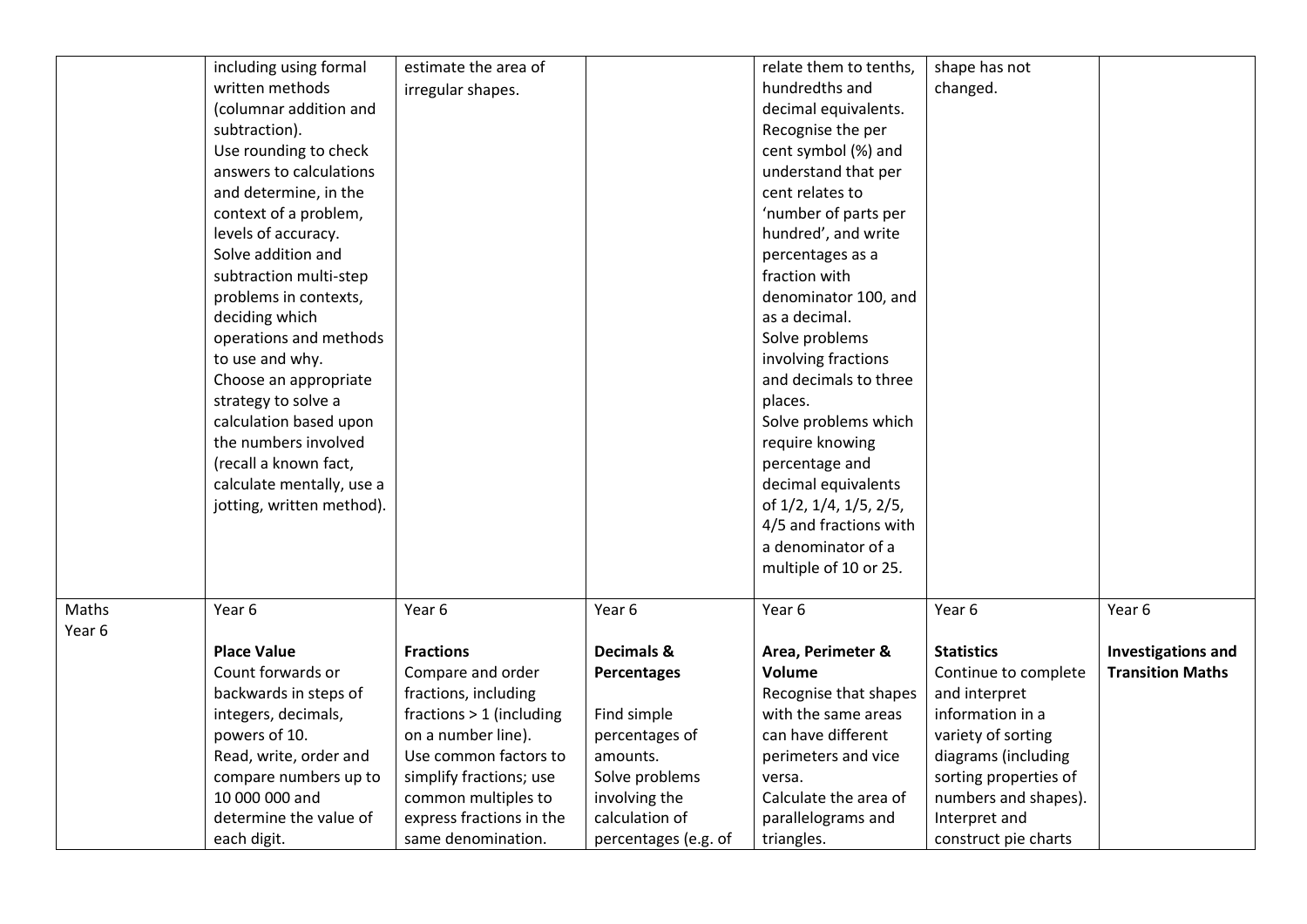| Identify the value of     | Recall and use                  | measures and such          | Recognise when it is   | and line graphs and    |  |
|---------------------------|---------------------------------|----------------------------|------------------------|------------------------|--|
| each digit to three       | equivalences between            | as 15% of 260) and         | possible to use        | use these to solve     |  |
| decimal places.           | simple fractions,               | the use of                 | formulae for area and  | problems.              |  |
| Identify, represent and   | decimals and                    | percentages for            | volume of shapes.      | Solve comparison,      |  |
| estimate numbers using    | percentages, including in       | comparison.                | Calculate, estimate    | sum and difference     |  |
| the number line.          | different contexts.             |                            | and compare volume     | problems using         |  |
| Order and compare         | Associate a fraction with       | Algebra                    | of cubes and cuboids   | information            |  |
| numbers including         | division and calculate          | Use simple formulae.       | using standard units,  | presented in all types |  |
| integers, decimals and    | decimal fraction                | Generate and               | including cubic        | of graph.              |  |
| negative numbers.         | equivalents (e.g. 0.375         | describe linear            | centimetres (cm3)      | Calculate and          |  |
| Find 0.001, 0.01, 0.1, 1, | and $3/8$ ).                    | number sequences.          | and cubic metres       | interpret the mean as  |  |
| 10 and powers of 10       | Add and subtract                | <b>Express missing</b>     | (m3), and extending    | an average.            |  |
| more/less than a given    | fractions with different        | number problems            | to other units (e.g.   |                        |  |
| number.                   | denominators and                | algebraically.             | mm3 and km3).          |                        |  |
| Round any whole           | mixed numbers, using            | Find pairs of numbers      |                        |                        |  |
| number to a required      | the concept of                  | that satisfy an            | <b>Measures</b>        |                        |  |
| degree of accuracy.       | equivalent fractions.           | equation with two          | Use, read and write    |                        |  |
| Round decimals with       |                                 | unknowns.                  | standard units of      |                        |  |
| three decimal places to   | Multiply simple pairs of        | Enumerate                  | length, mass, volume   |                        |  |
| the nearest whole         | proper fractions, writing       | possibilities of           | and time using         |                        |  |
| number or one or two      | the answer in its               | combinations of two        | decimal notation to    |                        |  |
| decimal places.           | simplest form.                  | variables.                 | three decimal places.  |                        |  |
| Multiply and divide       | Divide proper fractions         | <b>Properties of Shape</b> | Solve problems         |                        |  |
| numbers by 10, 100 and    | by whole numbers (e.g.          | Compare/classify           | involving the          |                        |  |
| 1000 giving answers up    | $1/3 \div 2 = 1/6$ ).           | geometric shapes           | calculation and        |                        |  |
| to three decimal places.  |                                 | based on the               | conversion of units of |                        |  |
| Use negative numbers in   | <b>Position &amp; Direction</b> | properties and sizes.      | measure, using         |                        |  |
| context, and calculate    | Describe positions on           | Draw 2-D shapes            | decimal notation up    |                        |  |
| intervals across zero.    | the full coordinate grid        | using given                | to three decimal       |                        |  |
| Describe and extend       | (all four quadrants).           | dimensions and             | places where           |                        |  |
| number sequences          | Draw and translate              | angles.                    | appropriate.           |                        |  |
| including those with      | simple shapes on the            | Illustrate and name        | Convert between        |                        |  |
| multiplication and        | coordinate plane, and           | parts of circles,          | standard units of      |                        |  |
| division steps,           | reflect them in the axes.       | including radius,          | length, mass, volume   |                        |  |
| inconsistent steps,       |                                 | diameter and               | and time using         |                        |  |
| alternating steps and     |                                 | circumference and          | decimal notation to    |                        |  |
| those where the step      |                                 | know that the              | three decimal places.  |                        |  |
| size is a decimal.        |                                 |                            |                        |                        |  |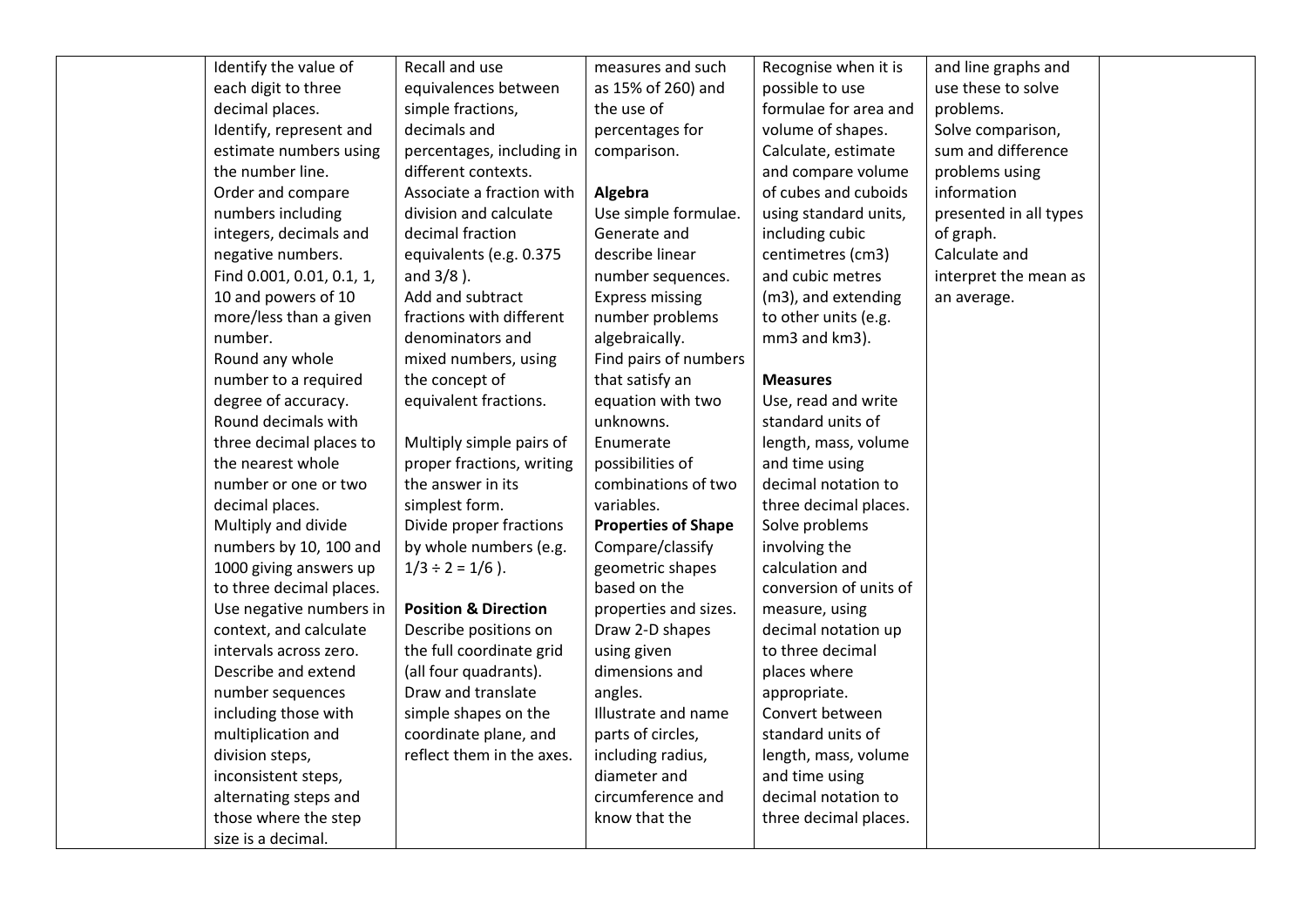| Solve number and          | diameter is twice the | Convert between         |  |
|---------------------------|-----------------------|-------------------------|--|
| practical problems that   | radius.               | miles and kilometres.   |  |
| involve all of the above. | Recognise, describe   | Calculate differences   |  |
|                           | and build simple 3-D  | in temperature,         |  |
|                           | shapes, including     | including those that    |  |
| <b>Four Operations</b>    | making nets.          | involved a positive     |  |
| Choose an appropriate     | Recognise angles      | and negative            |  |
| strategy to solve a       | where they meet at a  | temperature.            |  |
| calculation based upon    | point, are on a       |                         |  |
| the numbers involved      | straight line, or are | Ratio                   |  |
| (recall a known fact,     | vertically opposite,  | Solve problems          |  |
| calculate mentally, use a | and find missing      | involving the relative  |  |
| jotting, written method). | angles.               | sizes of two quantities |  |
| Select a mental strategy  | Find unknown angles   | where missing values    |  |
| appropriate for the       | in any triangles,     | can be found using      |  |
| numbers in the            | quadrilaterals,       | integer                 |  |
| calculation.              | regular polygons.     | multiplication/division |  |
| Recall and use addition   |                       | facts.                  |  |
| and subtraction facts for |                       | Solve problems          |  |
| 1 (with decimals to two   |                       | involving unequal       |  |
| decimal places).          |                       | sharing and grouping    |  |
| Perform mental            |                       | using knowledge of      |  |
| calculations including    |                       | fractions and           |  |
| with mixed operations     |                       | multiples.              |  |
| and large numbers and     |                       | Solve problems          |  |
| decimals.                 |                       | involving similar       |  |
| Add and subtract whole    |                       | shapes where the        |  |
| numbers and decimals      |                       | scale factor is known   |  |
| using formal written      |                       | or can be found.        |  |
| methods (columnar         |                       |                         |  |
| addition and              |                       |                         |  |
| subtraction).             |                       |                         |  |
| Use estimation to check   |                       |                         |  |
| answers to calculations   |                       |                         |  |
| and determine, in the     |                       |                         |  |
| context of a problem, an  |                       |                         |  |
| appropriate degree of     |                       |                         |  |
| accuracy.                 |                       |                         |  |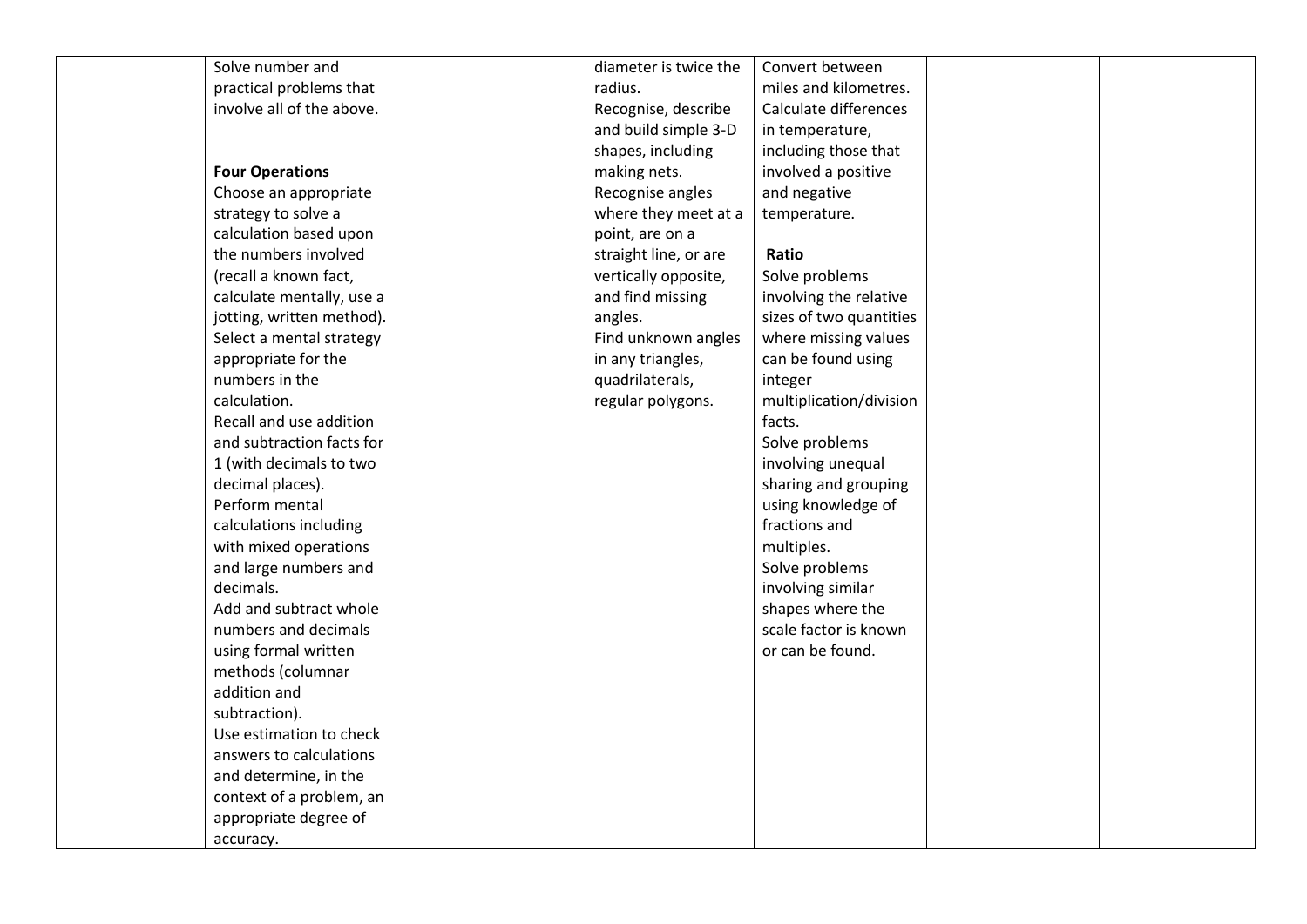| Use knowledge of the      |  |  |  |
|---------------------------|--|--|--|
| order of operations to    |  |  |  |
| carry out calculations.   |  |  |  |
| Solve addition and        |  |  |  |
| subtraction multi-step    |  |  |  |
| problems in contexts,     |  |  |  |
| deciding which            |  |  |  |
| operations and methods    |  |  |  |
| to use and why.           |  |  |  |
| Solve problems involving  |  |  |  |
| all four operations,      |  |  |  |
| including those with      |  |  |  |
| missing numbers.          |  |  |  |
| Choose an appropriate     |  |  |  |
| strategy to solve a       |  |  |  |
| calculation based upon    |  |  |  |
| the numbers involved      |  |  |  |
| (recall a known fact,     |  |  |  |
| calculate mentally, use a |  |  |  |
| jotting, written method). |  |  |  |
| Identify common           |  |  |  |
| factors, common           |  |  |  |
| multiples and prime       |  |  |  |
| numbers.                  |  |  |  |
| Use partitioning to       |  |  |  |
| double or halve any       |  |  |  |
| number.                   |  |  |  |
| Perform mental            |  |  |  |
| calculations, including   |  |  |  |
| with mixed operations     |  |  |  |
| and large numbers.        |  |  |  |
| Multiply multi-digit      |  |  |  |
| numbers up to 4 digits    |  |  |  |
| by a two-digit whole      |  |  |  |
| number using the formal   |  |  |  |
| written method of long    |  |  |  |
| multiplication.           |  |  |  |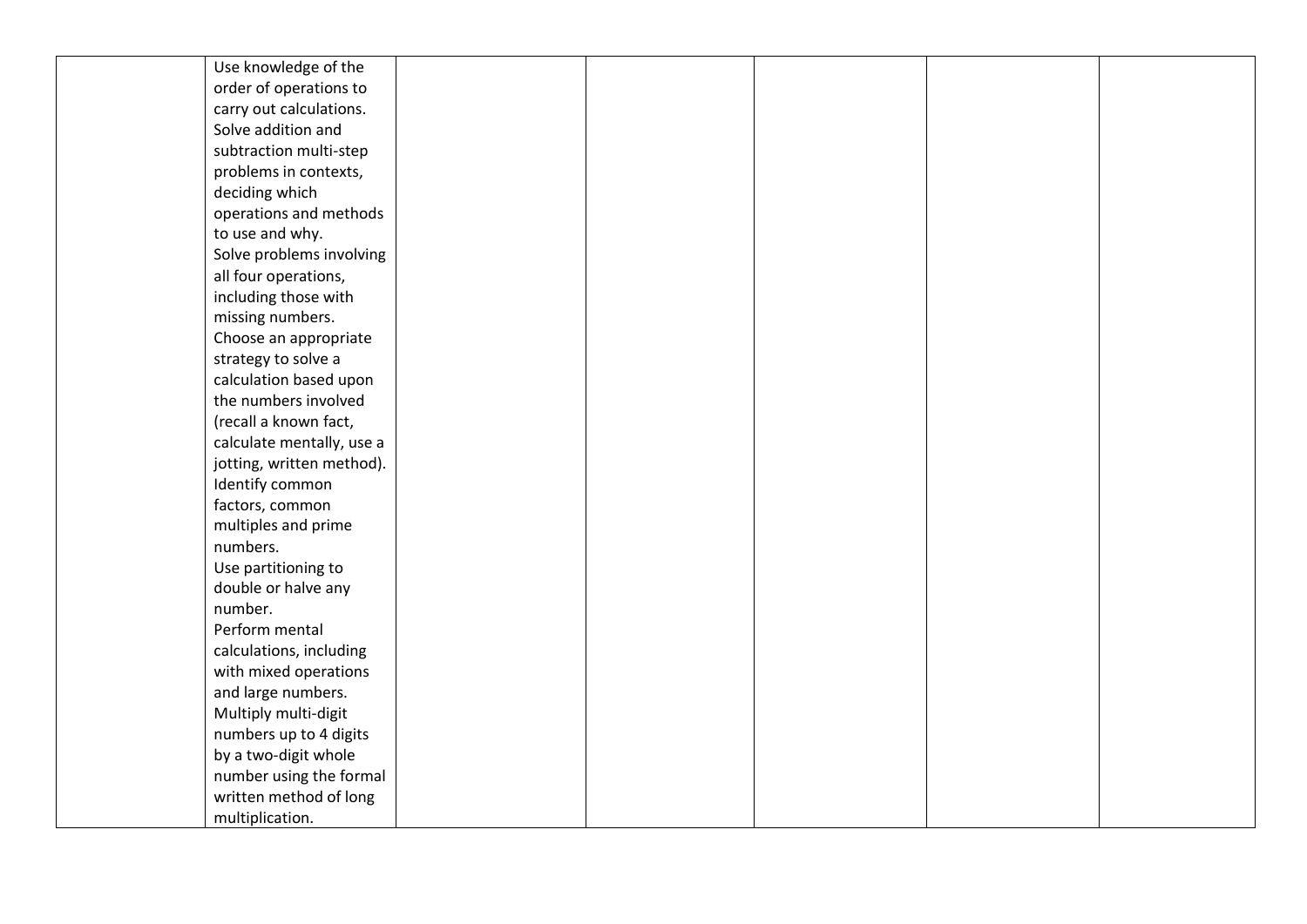|          | Multiply one-digit         |                         |                   |                       |                      |                       |
|----------|----------------------------|-------------------------|-------------------|-----------------------|----------------------|-----------------------|
|          | numbers with up to two     |                         |                   |                       |                      |                       |
|          | decimal places by whole    |                         |                   |                       |                      |                       |
|          | numbers.                   |                         |                   |                       |                      |                       |
|          | Divide numbers up to 4     |                         |                   |                       |                      |                       |
|          | digits by a two-digit      |                         |                   |                       |                      |                       |
|          | whole number using the     |                         |                   |                       |                      |                       |
|          | formal written methods     |                         |                   |                       |                      |                       |
|          | of short or long division, |                         |                   |                       |                      |                       |
|          | and interpret              |                         |                   |                       |                      |                       |
|          | remainders as whole        |                         |                   |                       |                      |                       |
|          | number remainders,         |                         |                   |                       |                      |                       |
|          | fractions, or by           |                         |                   |                       |                      |                       |
|          | rounding, as appropriate   |                         |                   |                       |                      |                       |
|          | for the context.           |                         |                   |                       |                      |                       |
|          | Use written division       |                         |                   |                       |                      |                       |
|          | methods in cases where     |                         |                   |                       |                      |                       |
|          | the answer has up to       |                         |                   |                       |                      |                       |
|          | two decimal places.        |                         |                   |                       |                      |                       |
|          | Use estimation and         |                         |                   |                       |                      |                       |
|          | inverse to check answers   |                         |                   |                       |                      |                       |
|          | to calculations and        |                         |                   |                       |                      |                       |
|          | determine, in the          |                         |                   |                       |                      |                       |
|          | context of a problem, an   |                         |                   |                       |                      |                       |
|          | appropriate degree of      |                         |                   |                       |                      |                       |
|          | accuracy.                  |                         |                   |                       |                      |                       |
|          | Use knowledge of the       |                         |                   |                       |                      |                       |
|          | order of operations to     |                         |                   |                       |                      |                       |
|          | carry out calculations.    |                         |                   |                       |                      |                       |
|          | Solve problems involving   |                         |                   |                       |                      |                       |
|          | all four operations,       |                         |                   |                       |                      |                       |
|          | including those with       |                         |                   |                       |                      |                       |
|          | missing numbers.           |                         |                   |                       |                      |                       |
| Science: | <b>Biology</b>             | <b>Biology</b>          | <b>Physics</b>    | <b>Biology</b>        | <b>Physics</b>       | <b>Working</b>        |
|          | <b>Circle of Life</b>      | <b>Staying Alive</b>    | Out of this World | <b>We're Evolving</b> | Let It Shine         | <b>Scientifically</b> |
|          | Give reasons for           | Identify and name the   | Describe the      | Recognise that living | Recognise that light | I ask relevant        |
|          | classifying plants and     | main parts of the human | movement of the   | things produce        | appears to travel in | questions             |
|          |                            | circulatory system, and |                   | offspring of the same | straight lines.      | (containing           |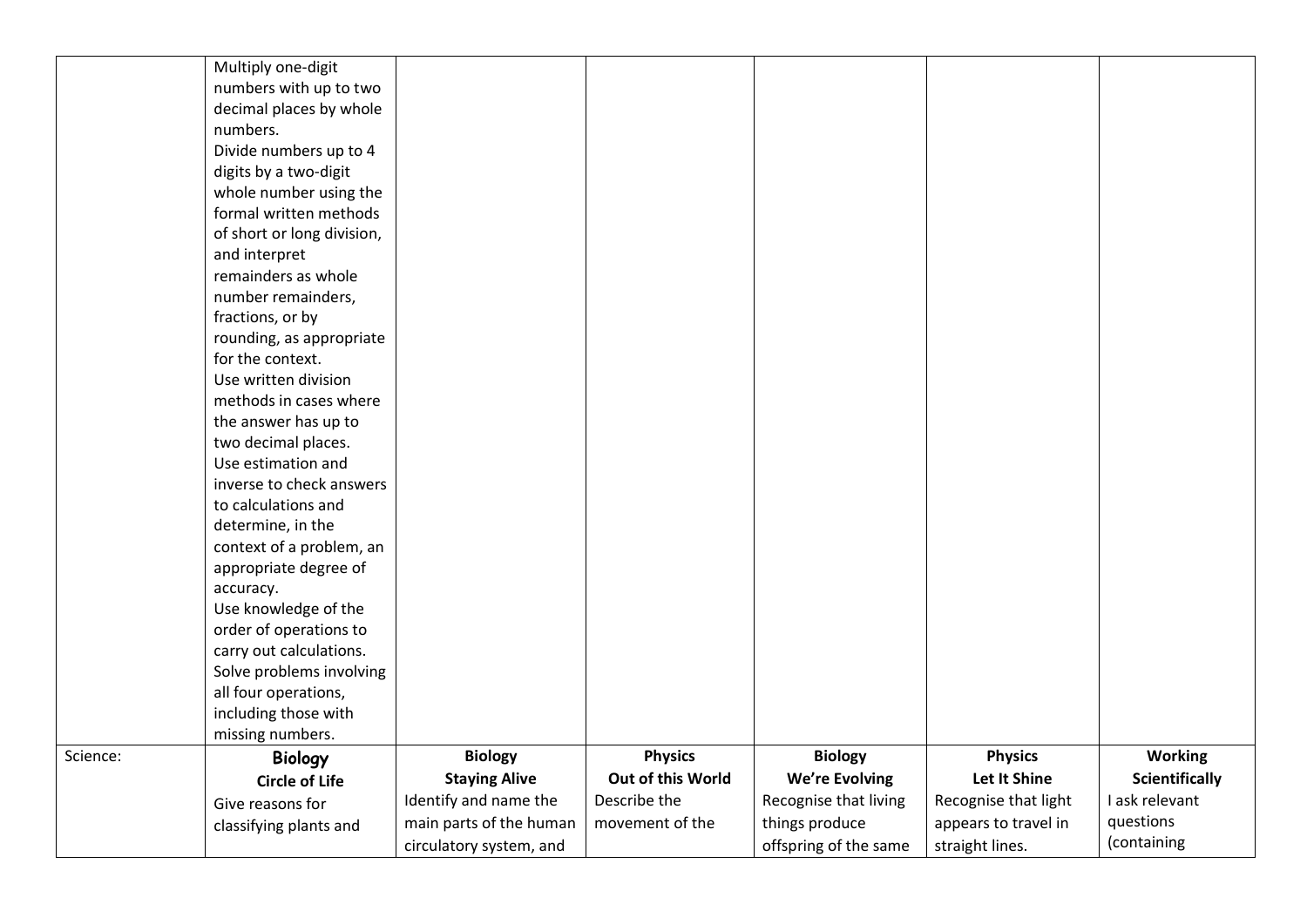| animals based on          | describe the functions of  | Moon relative to the    | kind, but normally     | Use the idea that light | scientific                              |
|---------------------------|----------------------------|-------------------------|------------------------|-------------------------|-----------------------------------------|
| specific characteristics. | the heart, blood vessels   | Earth.                  | offspring vary and are | travels in straight     | knowledge and                           |
| Describe the differences  | and blood.                 | Describe the Sun,       | not identical to their | lines to explain that   | understanding).                         |
| in the life cycles of a   | Recognise the impact of    | Earth and Moon as       | parents.               | objects are seen        | I recognise which                       |
| mammal, an amphibian,     | diet, exercise, drugs and  | approximately           | Identify how animals   | because they give out   | type of enquiry is                      |
| an insect and a bird.     | lifestyle on the way their | spherical bodies.       | and plants are         | or reflect light into   | best to answer a                        |
| Describe the life process | bodies function.           | Use the idea of the     | adapted to suit their  | the eye.                | question.                               |
| of reproduction in some   | Describe the changes as    | Earth's rotation to     | environment in         | Explain that we see     | I can plan different                    |
| plants and animals.       | humans develop to old      | explain day and night   | different ways and     | things because light    | types of science<br>enquiries to answer |
|                           | age.                       | and the apparent        | that adaptation may    | travels from light      | questions. I                            |
|                           | Describe the ways in       | movement of the sun     | lead to evolution.     | sources to our eyes or  | recognise and                           |
|                           | which nutrients and        | across the sky.         |                        | from light sources to   | control variables                       |
|                           | water are transported      | Explain that            |                        | objects and then to     | where necessary.                        |
|                           | within animals, including  | unsupported objects     |                        | our eyes.               | I decide what                           |
|                           | humans                     | fall towards the Earth  |                        | Use the idea that light | observations and                        |
|                           |                            | because of the force    |                        | travels in straight     | measurements to                         |
|                           |                            | of gravity acting       |                        | lines to explain why    | make and what                           |
|                           |                            | between the Earth       |                        | shadows have the        | equipment to use                        |
|                           |                            | and the falling object. |                        | same shape as the       | (giving reasons) to I                   |
|                           |                            | Describe the            |                        | objects that cast       | take                                    |
|                           |                            | movement of the         |                        | them.                   | measurements,                           |
|                           |                            | Earth, and other        |                        |                         | using a range of                        |
|                           |                            | planets, relative to    |                        |                         | scientific                              |
|                           |                            | the Sun in the solar    |                        |                         | equipment with<br>increasing accuracy   |
|                           |                            | system.                 |                        |                         | and precision.                          |
|                           |                            |                         |                        |                         | I take repeat                           |
|                           |                            |                         |                        |                         | readings when                           |
|                           |                            |                         |                        |                         | appropriate.                            |
|                           |                            |                         |                        |                         | I use relevant                          |
|                           |                            |                         |                        |                         | information sources                     |
|                           |                            |                         |                        |                         | to find things out                      |
|                           |                            |                         |                        |                         | I identify possible                     |
|                           |                            |                         |                        |                         | risks to myself and                     |
|                           |                            |                         |                        |                         | others.                                 |
|                           |                            |                         |                        |                         | I record data and                       |
|                           |                            |                         |                        |                         | results of increasing                   |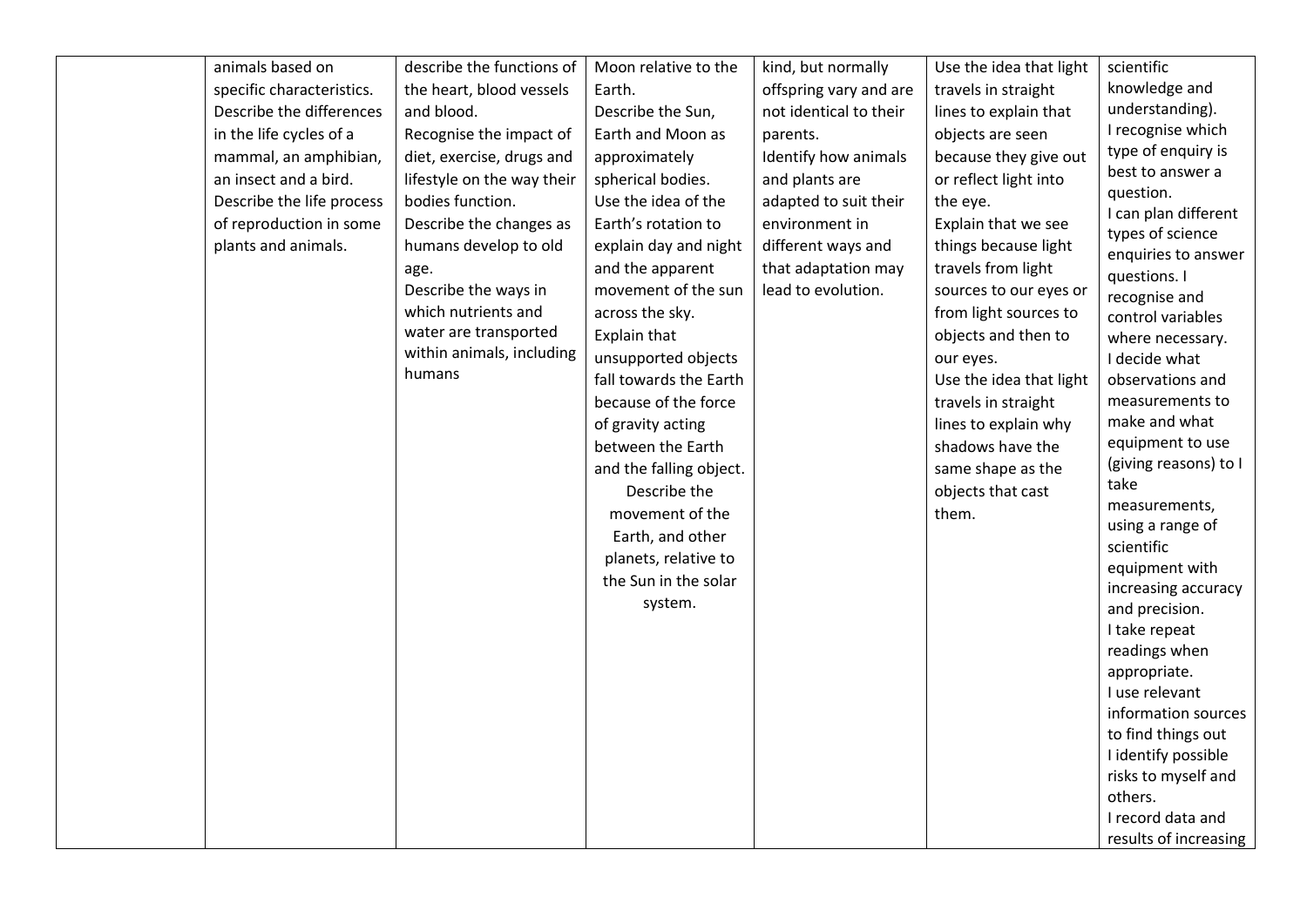|  |  |  | complexity using      |
|--|--|--|-----------------------|
|  |  |  | e.g. scientific       |
|  |  |  | diagrams and labels   |
|  |  |  | and tables.           |
|  |  |  | I choose a method     |
|  |  |  | to suit the results,  |
|  |  |  | e.g. a two column     |
|  |  |  | table.                |
|  |  |  | I present the data    |
|  |  |  | and results in        |
|  |  |  | suitable formats      |
|  |  |  | using e.g. line       |
|  |  |  | graphs, bar graphs,   |
|  |  |  | scatter graphs        |
|  |  |  | From my data and      |
|  |  |  | observations I draw   |
|  |  |  | valid conclusions     |
|  |  |  | (i.e. consistent with |
|  |  |  | the evidence)         |
|  |  |  | including causal      |
|  |  |  | relationships.        |
|  |  |  | I identify scientific |
|  |  |  | evidence to support   |
|  |  |  | or refute the ideas   |
|  |  |  | or arguments for      |
|  |  |  | my conclusion.        |
|  |  |  | I look at my results  |
|  |  |  | and decide if any     |
|  |  |  | observations or       |
|  |  |  | measurements are      |
|  |  |  | unsuitable and        |
|  |  |  | need to be carried    |
|  |  |  | out again.            |
|  |  |  | I offer simple        |
|  |  |  | explanations for      |
|  |  |  | differences in        |
|  |  |  | results.              |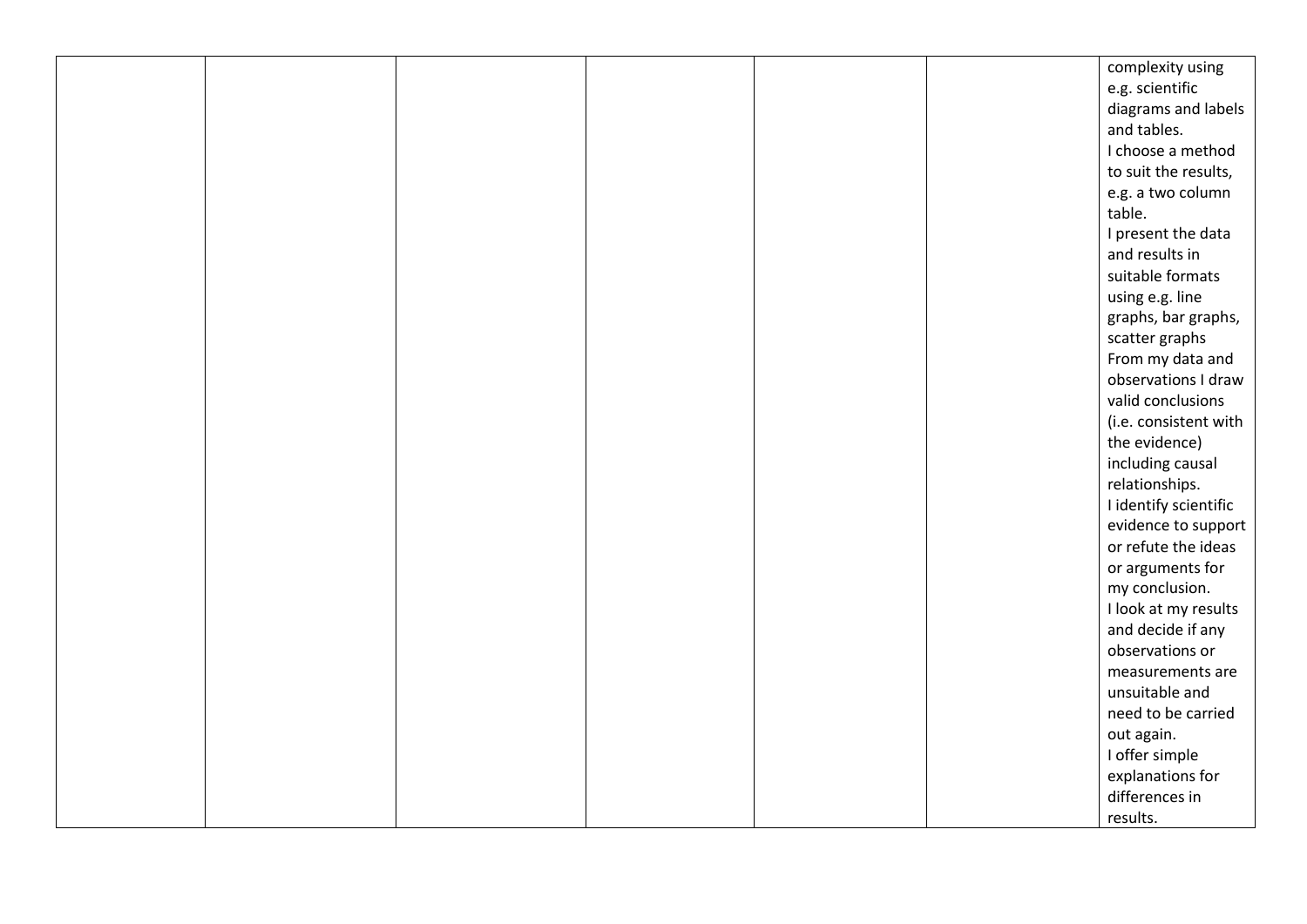| History/Geography | Yr 5 Anglo Saxons and                                                                                              | Yr 5 Anglo Saxons and                                                                                              | <b>Yr 5 Victorians</b>                                                                                             | <b>Yr 5 Victorians</b>                                                                                             | Yr 5 Battle of Britain                                                                                             | Yr 5 Battle of Britain                                                                                                |
|-------------------|--------------------------------------------------------------------------------------------------------------------|--------------------------------------------------------------------------------------------------------------------|--------------------------------------------------------------------------------------------------------------------|--------------------------------------------------------------------------------------------------------------------|--------------------------------------------------------------------------------------------------------------------|-----------------------------------------------------------------------------------------------------------------------|
|                   | <b>Vikings</b>                                                                                                     | <b>Vikings</b>                                                                                                     | Yr 6 Windrush                                                                                                      | Yr 6 Windrush                                                                                                      | Yr 6 Crime and                                                                                                     | Yr 6 Crime and                                                                                                        |
|                   | <b>Yr 6 Ancient Greece</b>                                                                                         | <b>Yr 6 Ancient Greece</b>                                                                                         |                                                                                                                    |                                                                                                                    | Punishment                                                                                                         | Punishment                                                                                                            |
|                   |                                                                                                                    |                                                                                                                    |                                                                                                                    |                                                                                                                    |                                                                                                                    |                                                                                                                       |
|                   | Ch will participate in a series of<br>lessons and activities which will<br>address these curriculum<br>statements: | Ch will participate in a series of<br>lessons and activities which will<br>address these curriculum<br>statements: | Ch will participate in a series<br>of lessons and activities which<br>will address these curriculum<br>statements: | Ch will participate in a series of<br>lessons and activities which<br>will address these curriculum<br>statements: | Ch will participate in a series of<br>lessons and activities which<br>will address these curriculum<br>statements: | Ch will participate in a<br>series of lessons and<br>activities which will address<br>these curriculum<br>statements: |
|                   | <b>Educater Curriculum statements</b><br>History focus:                                                            | <b>Educater Geography</b><br>statements focus:                                                                     | <b>Educater Curriculum</b><br>statements:                                                                          | <b>Educater Curriculum</b><br>statements History focus:                                                            | <b>Educater History statements:</b><br>Using sources as evidence.                                                  | <b>Educater Geography</b><br>statements focus:                                                                        |
|                   | Using sources as evidence.                                                                                         | G.2.6.6.a. Use maps, atlases,<br>globes and digital/computer                                                       | Identify the position and<br>significance of latitude,                                                             | Using sources as evidence.                                                                                         | Understand how our                                                                                                 | <b>Understanding Places and</b><br>Connections                                                                        |
|                   | Understand how our knowledge of                                                                                    | mapping to locate countries and                                                                                    | longitude, Equator, Northern                                                                                       |                                                                                                                    | knowledge of the past is                                                                                           |                                                                                                                       |
|                   | the past is constructed from a                                                                                     | describe features studied                                                                                          | Hemisphere, Southern                                                                                               | Understand how our                                                                                                 | constructed from a range of                                                                                        | G.2.5.6.a. Understand<br>geographical similarities                                                                    |
|                   | range of sources'                                                                                                  |                                                                                                                    | Hemisphere, the Tropics of                                                                                         | knowledge of the past is<br>constructed from a range of                                                            | sources'                                                                                                           | and differences and change                                                                                            |
|                   | Significance and Interpretations:                                                                                  | G.2.2.6.a. Locate the world's<br>countries, using maps to focus on                                                 | Cancer and Capricorn, Arctic                                                                                       | sources'                                                                                                           | Significance and                                                                                                   | through the study of                                                                                                  |
|                   | address and devise historically                                                                                    | Europe, focus on Greece.                                                                                           | and Antarctic Circles, the<br>Prime/Greenwich Meridian                                                             |                                                                                                                    | Interpretations:                                                                                                   | human and physical                                                                                                    |
|                   | valid questions about significance.                                                                                |                                                                                                                    | and time zones (including day                                                                                      | Significance and                                                                                                   | address and devise historically                                                                                    | geography of the United                                                                                               |
|                   |                                                                                                                    |                                                                                                                    | and night).                                                                                                        | Interpretations:                                                                                                   | valid questions about                                                                                              | Kingdom.                                                                                                              |
|                   | Cause and Effect:                                                                                                  |                                                                                                                    |                                                                                                                    | address and devise historically<br>valid questions about                                                           | significance.                                                                                                      | <b>Human Themes</b>                                                                                                   |
|                   | address and devise historically<br>valid questions about cause.                                                    |                                                                                                                    | G.2.3.6.a. Describe and                                                                                            | significance.                                                                                                      | Cause and Effect:                                                                                                  | G.2.4.5. Describe and                                                                                                 |
|                   |                                                                                                                    |                                                                                                                    | understand key aspects of                                                                                          |                                                                                                                    | address and devise historically                                                                                    | understand key aspects of                                                                                             |
|                   | Sequencing the Past                                                                                                |                                                                                                                    | physical geography, including:                                                                                     | Cause and Effect:                                                                                                  | valid questions about cause.                                                                                       | human geography                                                                                                       |
|                   | Develop chronologically secure                                                                                     |                                                                                                                    | climate zones, biomes and<br>vegetation belts.                                                                     | address and devise historically                                                                                    |                                                                                                                    | including: economic activity<br>including trade links, and                                                            |
|                   | knowledge and understanding of                                                                                     |                                                                                                                    |                                                                                                                    | valid questions about cause.                                                                                       | Sequencing the Past                                                                                                | the distribution of natural                                                                                           |
|                   | British, local and world history.                                                                                  |                                                                                                                    | G.2.6.6.a. Use maps, atlases,                                                                                      |                                                                                                                    | Develop chronologically secure<br>knowledge and understanding                                                      | resources including energy,                                                                                           |
|                   |                                                                                                                    |                                                                                                                    | globes and digital/computer                                                                                        |                                                                                                                    | of British, local and world                                                                                        | food, minerals and water.                                                                                             |
|                   | Develop the appropriate use of                                                                                     |                                                                                                                    | mapping to locate countries                                                                                        |                                                                                                                    | history                                                                                                            | G.2.5.14. Deepen an                                                                                                   |
|                   | historical terms.                                                                                                  |                                                                                                                    | and describe features studied                                                                                      |                                                                                                                    |                                                                                                                    | understanding of the                                                                                                  |
|                   |                                                                                                                    |                                                                                                                    | G.2.6.6.b. Use the eight                                                                                           |                                                                                                                    | Note connections, contrasts<br>and trends over time.                                                               | interaction between                                                                                                   |
|                   |                                                                                                                    |                                                                                                                    | points of a compass, four-                                                                                         |                                                                                                                    |                                                                                                                    | physical and human                                                                                                    |
|                   |                                                                                                                    |                                                                                                                    | and six-grid references,                                                                                           |                                                                                                                    | Construct informed responses                                                                                       | processes.                                                                                                            |
|                   |                                                                                                                    |                                                                                                                    | symbols and key (including                                                                                         |                                                                                                                    | by selecting and organising<br>historical relevant information.                                                    |                                                                                                                       |
|                   |                                                                                                                    |                                                                                                                    | the use of Ordnance Survey                                                                                         |                                                                                                                    |                                                                                                                    | G.2.6.6.a. Use maps,<br>atlases, globes and                                                                           |
|                   |                                                                                                                    |                                                                                                                    | maps) to build their<br>knowledge of the United                                                                    |                                                                                                                    |                                                                                                                    | digital/computer mapping                                                                                              |
|                   |                                                                                                                    |                                                                                                                    | Kingdom and the wider world.                                                                                       |                                                                                                                    |                                                                                                                    | to locate countries and                                                                                               |
|                   |                                                                                                                    |                                                                                                                    |                                                                                                                    |                                                                                                                    |                                                                                                                    | describe features studied                                                                                             |
|                   |                                                                                                                    |                                                                                                                    | G.2.5.14. Deepen an                                                                                                |                                                                                                                    |                                                                                                                    |                                                                                                                       |
|                   |                                                                                                                    |                                                                                                                    | understanding of the                                                                                               |                                                                                                                    |                                                                                                                    |                                                                                                                       |
|                   |                                                                                                                    |                                                                                                                    | interaction between physical                                                                                       |                                                                                                                    |                                                                                                                    |                                                                                                                       |
|                   |                                                                                                                    |                                                                                                                    | and human processes.                                                                                               |                                                                                                                    |                                                                                                                    |                                                                                                                       |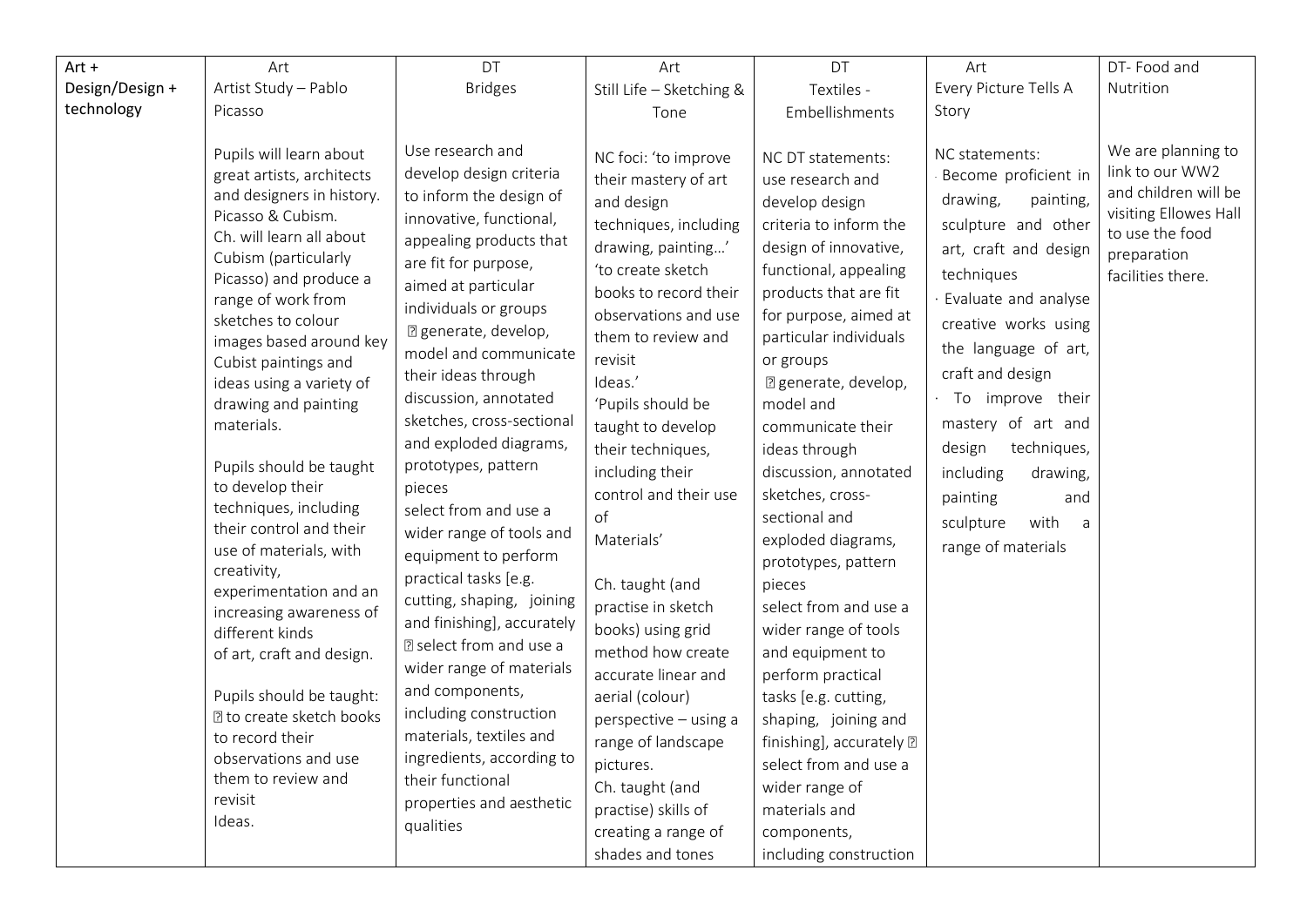| Computing | ? to improve their<br>mastery of art and<br>design techniques,<br>including drawing,<br>Esafety: Secure Your                                                                                                                                                                                                                                                                                                                                                                                    | 3D Modelling                                                                                                                                                                                                                                                                                                                                                                                                                                                                                                             | based on a colour<br>and how colour<br>creates mood.<br>Website Design                                                                                                                                                                                                                                                                         | materials, textiles and<br>ingredients, according<br>to their functional<br>properties and<br>aesthetic qualities<br>Introduction to                                                                                                                                                                                                                                           | Variables in Games                                                                                                                                         | Sensing                                                                                                                                                                                                                 |
|-----------|-------------------------------------------------------------------------------------------------------------------------------------------------------------------------------------------------------------------------------------------------------------------------------------------------------------------------------------------------------------------------------------------------------------------------------------------------------------------------------------------------|--------------------------------------------------------------------------------------------------------------------------------------------------------------------------------------------------------------------------------------------------------------------------------------------------------------------------------------------------------------------------------------------------------------------------------------------------------------------------------------------------------------------------|------------------------------------------------------------------------------------------------------------------------------------------------------------------------------------------------------------------------------------------------------------------------------------------------------------------------------------------------|--------------------------------------------------------------------------------------------------------------------------------------------------------------------------------------------------------------------------------------------------------------------------------------------------------------------------------------------------------------------------------|------------------------------------------------------------------------------------------------------------------------------------------------------------|-------------------------------------------------------------------------------------------------------------------------------------------------------------------------------------------------------------------------|
|           | Secrets<br>E-Safety<br>Use technology safely,<br>respectfully and<br>responsibly.<br>Recognise<br>acceptable/unacceptable<br>behaviour.<br>Know a range of ways to<br>report concerns and<br>inappropriate behaviour.<br>Be discerning in<br>evaluating digital<br>content.<br>Understand the<br>opportunities networks<br>offer for communication<br>and collaboration.<br>Searching<br>Use search technologies<br>effectively.<br>Appreciate how search<br>results are selected and<br>ranked | Select, use and combine<br>a variety of software<br>(including internet<br>services) on a range of<br>digital devices to design<br>and create a range of<br>programs, systems and<br>content that accomplish<br>given goals, including<br>collecting, analysing,<br>evaluating and<br>presenting data and<br>information<br>Use technology safely,<br>respectfully and<br>responsibly; recognise<br>acceptable/unacceptable<br>behaviour; identify a<br>range of ways to report<br>concerns about content<br>and contact | <b>Creating Content</b><br>Select, use and<br>combine a variety of<br>software (including<br>internet services) on<br>a range of digital<br>devices.<br>Design and create a<br>range of programs,<br>systems and content<br>that accomplish given<br>goals.<br>Collecting, analysing,<br>evaluating and<br>presenting data and<br>information. | Spreadsheets<br><b>Logical Thinking</b><br>Use logical reasoning<br>to explain how some<br>simple algorithms<br>work.<br>Use logical reasoning<br>to detect and correct<br>errors in algorithms<br>and programs.<br>Programming<br>Use sequence,<br>selection, and<br>repetition in<br>programs; work with<br>variables.<br>Work with various<br>forms of input and<br>output. | Programming<br>Use sequence,<br>selection, and<br>repetition in<br>programs; work with<br>variables.<br>Work with various<br>forms of input and<br>output. | <b>Problem Solving</b><br>Design, write and<br>debug programs<br>that accomplish<br>specific goals<br>Controlling or<br>simulating physical<br>systems.<br>Solve problems by<br>decomposing them<br>into smaller parts. |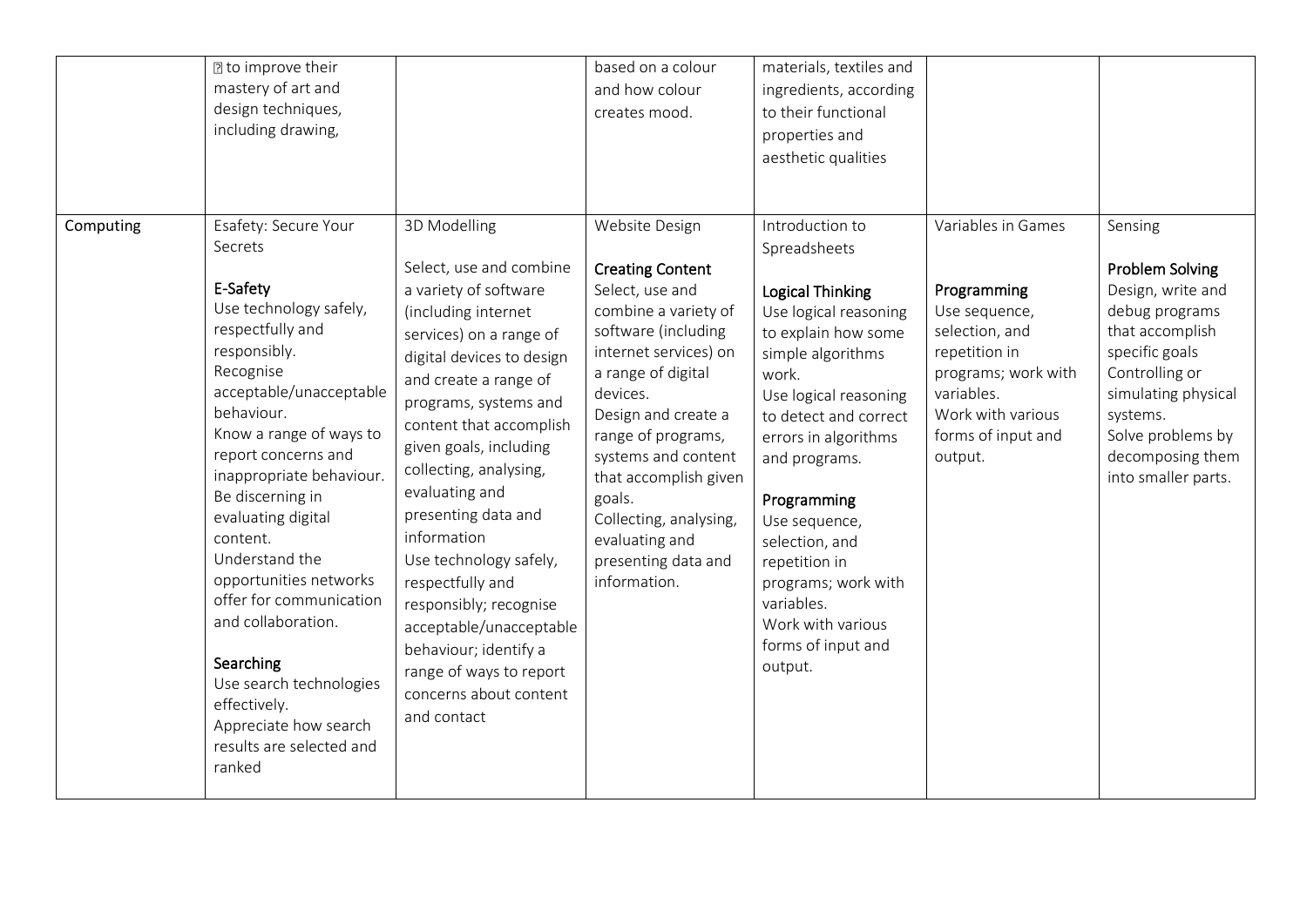| Music |                                                                                                                                                                                                                                                                                                                                                                                                                                                                                                                                                                                                                                                                                                                                                                                                                                                                                                                                                                                                                                                                    |                                                                                                                                                                                                                                                                                                                                                                                                                                                                                                                                                                                                                                                                                                                                                                                                                                       |                                                                                                                                                                                                                                                                                                                                                                                                                                                                                                                                                                                                                                                                                                                                                                                                                                                                                                                                                                                         |                                                                                                                                                                                                                                                                                                                                                                                                                                                                                                                                                                                                                                                                                                                                                                                                                                                                                                                                                                      |                                                                                                                                                                                                                                                                                                                                                                                                                                                                                                                                                                                                                                                                                                                                                                                                                                                                      |                                                                                                                                                                                                                                                                                                                                                                                                                                                                                                                                                                                                                                                                                                                                                                                                                |
|-------|--------------------------------------------------------------------------------------------------------------------------------------------------------------------------------------------------------------------------------------------------------------------------------------------------------------------------------------------------------------------------------------------------------------------------------------------------------------------------------------------------------------------------------------------------------------------------------------------------------------------------------------------------------------------------------------------------------------------------------------------------------------------------------------------------------------------------------------------------------------------------------------------------------------------------------------------------------------------------------------------------------------------------------------------------------------------|---------------------------------------------------------------------------------------------------------------------------------------------------------------------------------------------------------------------------------------------------------------------------------------------------------------------------------------------------------------------------------------------------------------------------------------------------------------------------------------------------------------------------------------------------------------------------------------------------------------------------------------------------------------------------------------------------------------------------------------------------------------------------------------------------------------------------------------|-----------------------------------------------------------------------------------------------------------------------------------------------------------------------------------------------------------------------------------------------------------------------------------------------------------------------------------------------------------------------------------------------------------------------------------------------------------------------------------------------------------------------------------------------------------------------------------------------------------------------------------------------------------------------------------------------------------------------------------------------------------------------------------------------------------------------------------------------------------------------------------------------------------------------------------------------------------------------------------------|----------------------------------------------------------------------------------------------------------------------------------------------------------------------------------------------------------------------------------------------------------------------------------------------------------------------------------------------------------------------------------------------------------------------------------------------------------------------------------------------------------------------------------------------------------------------------------------------------------------------------------------------------------------------------------------------------------------------------------------------------------------------------------------------------------------------------------------------------------------------------------------------------------------------------------------------------------------------|----------------------------------------------------------------------------------------------------------------------------------------------------------------------------------------------------------------------------------------------------------------------------------------------------------------------------------------------------------------------------------------------------------------------------------------------------------------------------------------------------------------------------------------------------------------------------------------------------------------------------------------------------------------------------------------------------------------------------------------------------------------------------------------------------------------------------------------------------------------------|----------------------------------------------------------------------------------------------------------------------------------------------------------------------------------------------------------------------------------------------------------------------------------------------------------------------------------------------------------------------------------------------------------------------------------------------------------------------------------------------------------------------------------------------------------------------------------------------------------------------------------------------------------------------------------------------------------------------------------------------------------------------------------------------------------------|
|       | <b>DPA</b>                                                                                                                                                                                                                                                                                                                                                                                                                                                                                                                                                                                                                                                                                                                                                                                                                                                                                                                                                                                                                                                         | <b>DPA</b>                                                                                                                                                                                                                                                                                                                                                                                                                                                                                                                                                                                                                                                                                                                                                                                                                            | <b>DPA</b>                                                                                                                                                                                                                                                                                                                                                                                                                                                                                                                                                                                                                                                                                                                                                                                                                                                                                                                                                                              | <b>DPA</b>                                                                                                                                                                                                                                                                                                                                                                                                                                                                                                                                                                                                                                                                                                                                                                                                                                                                                                                                                           | <b>DPA</b>                                                                                                                                                                                                                                                                                                                                                                                                                                                                                                                                                                                                                                                                                                                                                                                                                                                           | <b>DPA</b>                                                                                                                                                                                                                                                                                                                                                                                                                                                                                                                                                                                                                                                                                                                                                                                                     |
| PE    | Yr.5&6<br>Dance & Invasion Games<br><b>Y5 Dance</b><br>Beginning to exaggerate dance<br>movements and motifs (using<br>expression when moving)<br>Demonstrates strong movements<br>throughout a dance sequence.<br>Combines flexibility, techniques<br>and movements to create a fluent<br>sequence.<br>Moves appropriately and with the<br>required style in relation to the<br>stimulus.<br>e.g using various levels, ways of<br>travelling and motifs.<br>Beginning to show a change of<br>pace and timing in their<br>movements.<br>Uses the space provided to his<br>maximum potential.<br>Improvises with confidence, still<br>demonstrating fluency across their<br>sequence.<br>Modifies parts of a sequence as a<br>result of self and peer evaluation.<br>Uses more complex dance<br>vocabulary to compare and<br>improve work.<br><b>Invasion</b> games<br>Y6.<br>Vary skills, actions and ideas and<br>link these in ways that suit the<br>games activity.<br>Shows confidence in using ball<br>skills in various ways and can link<br>these together. | Yr.5&6<br>Dance & Gymnastics<br><b>Y6 Dance</b><br>Beginning to exaggerate dance<br>movements and motifs (using<br>expression when moving)<br>Demonstrates strong movements<br>throughout a dance sequence.<br>Combines flexibility, techniques<br>and movements to create a fluent<br>sequence.<br>Moves appropriately and with the<br>required style in relation to the<br>stimulus.<br>e.g using various levels, ways of<br>travelling and motifs.<br>Beginning to show a change of<br>pace and timing in their<br>movements.<br>Uses the space provided to his<br>maximum potential.<br>Improvises with confidence, still<br>demonstrating fluency across their<br>sequence.<br>Modifies parts of a sequence as a<br>result of self and peer evaluation.<br>Uses more complex dance<br>vocabulary to compare and<br>improve work. | Yr.5&6<br>Dance & Gymnastics<br>Y5 Gym<br>Select and combine their<br>skills, techniques and ideas.<br>Apply combined skills<br>accurately and appropriately,<br>consistently showing<br>precision, control and<br>fluency.<br>Draw on what they know<br>about strategy, tactics and<br>composition when performing<br>and evaluating.<br>Analyse and comment on<br>skills and techniques and how<br>these are applied in their own<br>and others' work.<br>Uses more complex gym<br>vocabulary to describe how to<br>improve and refine<br>performances.<br>Develops strength, technique<br>and flexibility throughout<br>performances.<br>Links skills with control,<br>technique, co-ordination and<br>fluency.<br>Understands composition by<br>performing more complex<br>sequences<br>Y6 Gym<br>Plan and perform with<br>precision, control and<br>fluency, a movement<br>sequence showing a wide<br>range of actions including<br>variations in speed, levels and<br>directions. | Y5: OAA & Games<br>Y6: OAA & net & wall<br>games<br>Y6 games<br>Vary skills, actions and ideas<br>and link these in ways that suit<br>the games activity.<br>Shows confidence in using ball<br>skills in various ways and can<br>link these together effectively.<br>e.g. dribbling, bouncing,<br>kicking<br>Keeps possession of balls<br>during games situations.<br>Consistently uses skills with<br>co-ordination, control and<br>fluency.<br>Takes part in competitive<br>games with a strong<br>understanding of tactics and<br>composition.<br>Can create their own games<br>using knowledge and skills.<br>Modifies competitive games.<br>Compares and comments on<br>skills to support creation of<br>new games.<br>Can make suggestions as to<br>what resources can be used to<br>differentiate a game.<br>Apply knowledge of skills for<br>attacking and defending.<br>Uses running, jumping,<br>throwing and catching in<br>isolation and in combination. | Y5: Striking& Fielding<br>& Athletics<br>Y6: Striking& Fielding<br>& Games<br>Y5 & 6 Ath<br>Beginning to build a variety of<br>running techniques and use<br>with confidence.<br>Can perform a running jump<br>with more than one<br>component.<br>e.g. hop skip jump (triple<br>jump)<br>Beginning to record peers<br>performances and evaluate<br>these.<br>Demonstrates accuracy and<br>confidence in throwing and<br>catching activities.<br>Describes good athletic<br>performance using correct<br>vocabulary.<br>Can use equipment safely and<br>with good control.<br>Y5&6 OAA<br>Develops strong listening<br>skills.<br>Use s and interprets simple<br>maps.<br>Think activities through and<br>problem solve using general<br>knowledge.<br>Choose and apply strategies to<br>solve problems with support.<br>Discuss and work with others<br>in a group. | Y5: Invasion games &<br><b>Athletics &amp; Sports day</b><br>prep.<br>Y6: Games &<br><b>Athletics &amp; Sports</b><br>day prep.<br><b>Y5 Games</b><br>Vary skills, actions and<br>ideas and link these in ways<br>that suit the games activity.<br>Shows confidence in using<br>ball skills in various ways,<br>and can link these together.<br>Uses skills with co-<br>ordination, control and<br>fluency.<br>Takes part in competitive<br>games with a strong<br>understanding of tactics<br>and composition.<br>Can create their own games<br>using knowledge and skills.<br>Can make suggestions as to<br>what resources can be used<br>to differentiate a game.<br>Apply basic skills for<br>attacking and defending.<br>Uses running, jumping,<br>throwing and catching in<br>isolation and combination. |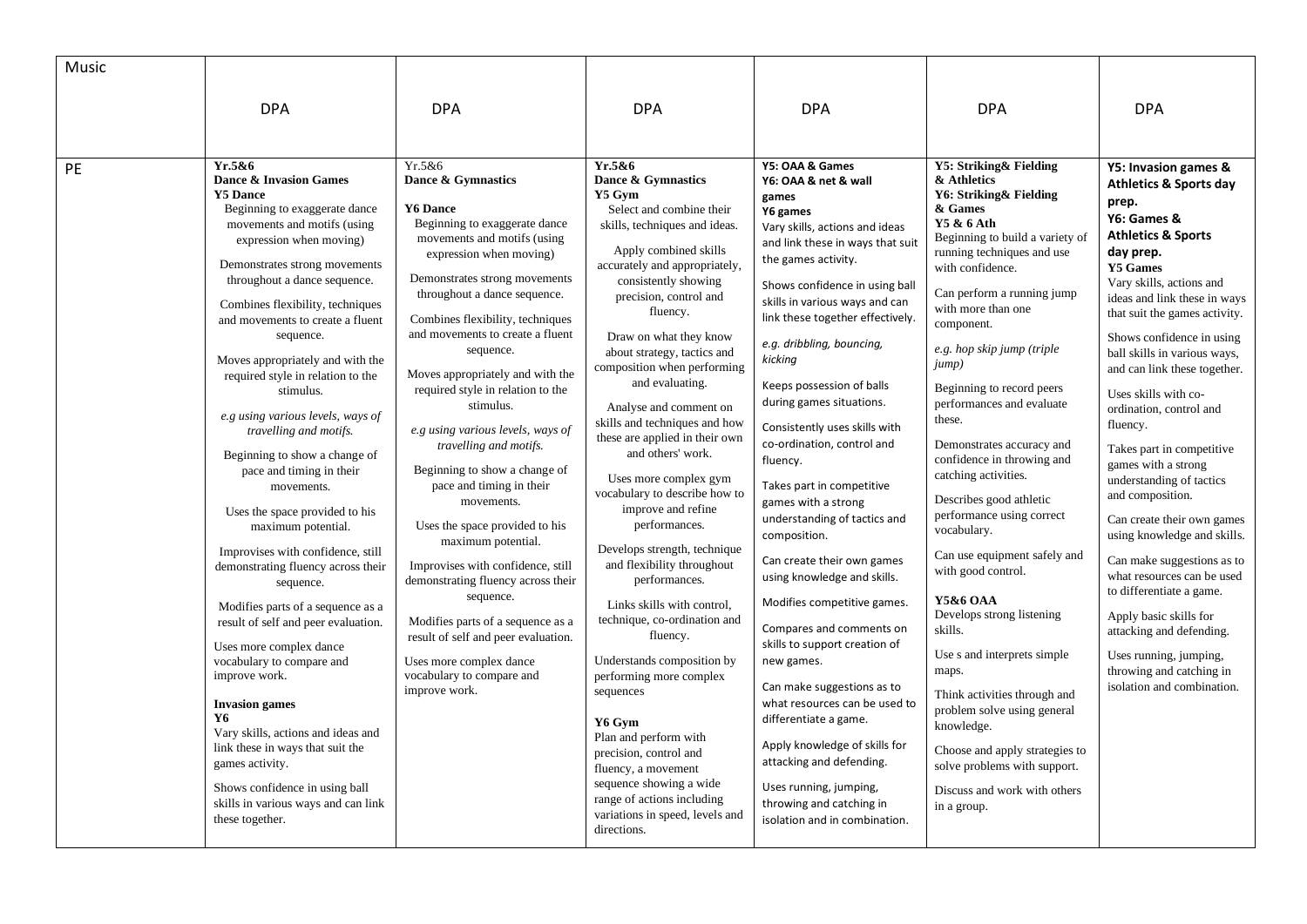|             | Uses skills with co-ordination,  |                                | Performs difficult actions,                               |                        | Demonstrates an                       |                       |
|-------------|----------------------------------|--------------------------------|-----------------------------------------------------------|------------------------|---------------------------------------|-----------------------|
|             | control and fluency.             |                                | with an emphasis on                                       |                        |                                       |                       |
|             |                                  |                                |                                                           |                        | understanding of how to stay<br>safe. |                       |
|             | Takes part in competitive games  |                                | extension, clear body shape<br>and changes in direction.  |                        |                                       |                       |
|             | with a strong understanding of   |                                |                                                           |                        |                                       |                       |
|             | tactics and composition.         |                                | Adapts sequences to include a                             |                        |                                       |                       |
|             |                                  |                                | partner or a small group.                                 |                        |                                       |                       |
|             | Can create their own games using |                                |                                                           |                        |                                       |                       |
|             | knowledge and skills.            |                                | Gradually increases the length<br>of sequence work with a |                        |                                       |                       |
|             | Can make suggestions as to what  |                                | partner to make up a short                                |                        |                                       |                       |
|             | resources can be used to         |                                | sequence using the floor, mats                            |                        |                                       |                       |
|             | differentiate a game.            |                                | and apparatus, showing                                    |                        |                                       |                       |
|             | Apply basic skills for attacking |                                | consistency, fluency and                                  |                        |                                       |                       |
|             | and defending.                   |                                | clarity of movement.                                      |                        |                                       |                       |
|             | Uses running, jumping, throwing  |                                | Draw on what they know                                    |                        |                                       |                       |
|             | and catching in isolation and    |                                | about strategy, tactics and                               |                        |                                       |                       |
|             | combination.                     |                                | composition when performing                               |                        |                                       |                       |
|             |                                  |                                | and evaluating.                                           |                        |                                       |                       |
|             |                                  |                                | Analyse and comment on                                    |                        |                                       |                       |
|             |                                  |                                | skills and techniques and how                             |                        |                                       |                       |
|             |                                  |                                | these are applied in their own                            |                        |                                       |                       |
|             |                                  |                                | and others' work.                                         |                        |                                       |                       |
|             |                                  |                                | Uses more complex gym                                     |                        |                                       |                       |
|             |                                  |                                | vocabulary to describe how to                             |                        |                                       |                       |
|             |                                  |                                | improve and refine                                        |                        |                                       |                       |
|             |                                  |                                | performances.                                             |                        |                                       |                       |
|             |                                  |                                | Develops strength, technique                              |                        |                                       |                       |
|             |                                  |                                | and flexibility throughout                                |                        |                                       |                       |
|             |                                  |                                | performances.                                             |                        |                                       |                       |
| <b>PSHE</b> | I am unique                      | I am unique                    | <b>Challenge and</b>                                      | Safe not sorry         | Safe not sorry                        | <b>Rights &amp;</b>   |
|             | Looking at challenges            | <b>Exploring personal</b>      | change                                                    | To learn that as we    | Sex education talks                   | responsibilities      |
|             | and hopes at the start of        | identities.                    | To explore how to                                         | grow older we are      | from School Nurse                     | What is it like being |
|             |                                  |                                |                                                           |                        |                                       |                       |
|             | a new school year.               | Looking at gender              | manage setbacks.                                          | increasingly           | Risks and effects of                  | a refugee? (Link to   |
|             | Identifying key rules to         | identity and biological        | Change and loss.                                          | responsible for our    | legal drugs                           | class reader and      |
|             | keep us safe in PSHE             | gender                         |                                                           | own safety             | Legal drug laws                       | English genre)        |
|             |                                  |                                | Looking at                                                |                        |                                       |                       |
|             | lessons.                         | <b>Exploring individuality</b> | responsibilities                                          |                        | Looking at why                        | Looking at            |
|             | <b>Exploring mental health</b>   | and personal qualities         | increasing                                                | We will look at when   | people, use or not use                | stereotypes and       |
|             | and how we can support           | Looking at own personal        |                                                           | and how to get help    | legal drugs                           | negative and          |
|             |                                  |                                | independence.                                             | from others as well as |                                       |                       |
|             | it.                              | strengths                      | Everyone should be                                        | dangers inside and     | Mixed messages from                   | attitudes towards     |
|             | Looking at how to                |                                | treated with respect                                      | outside the home       | the media                             | others.               |
|             | manage feelings and              |                                | by others                                                 |                        | surrounding drug use                  | Discrimination        |
|             | emotions at challenging          |                                |                                                           |                        |                                       | against others        |
|             |                                  |                                | (online/offline)                                          | Road safety            |                                       |                       |
|             | times                            |                                |                                                           | First aid              |                                       |                       |